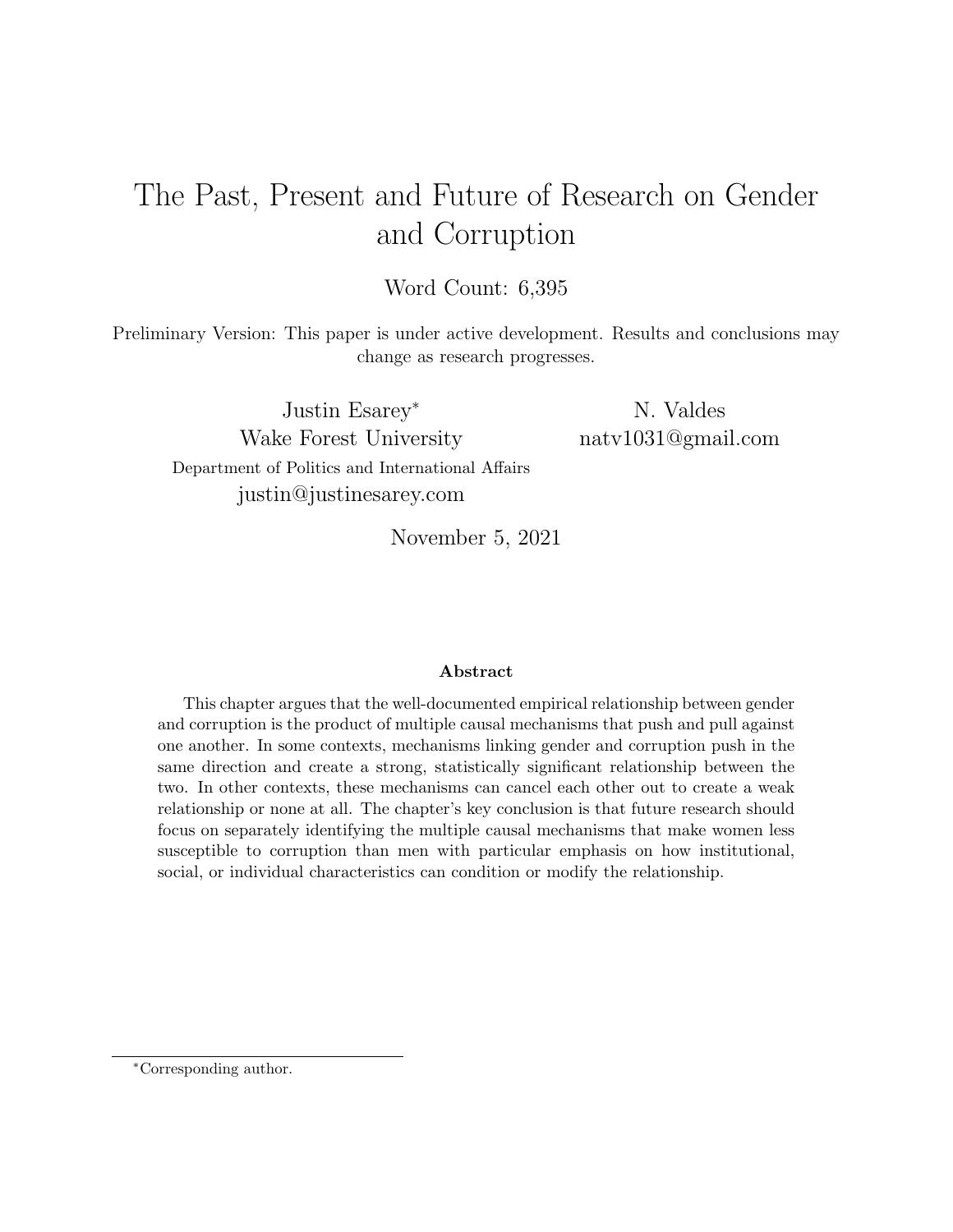In 2001, [Dollar et al.](#page-18-0) [\(2001\)](#page-18-0) reported an interesting finding from cross-national time-series data: countries with a greater proportion of women in their parliament also experience less corruption in their government according to measures like the [Transparency International](#page-20-0) [\(2019\)](#page-20-0) Corruption Perception Index. This finding was quickly confirmed by [Swamy et al.](#page-20-1) [\(2001\)](#page-20-1), who also discovered an individual-level relationship between tolerance for corruption and gender in the World Values Survey data [\(Inglehart et al., 2020\)](#page-19-0). The relationship between gender and corruption they discovered was substantively strong and theoretically surprising. This discovery touched off a flurry of research attempting to understand how the gender-corruption relationship works and apply it as a policy solution to the pressing problem of corruption around the world.

In this chapter, we describe how research into gender and corruption has evolved over time and what we believe are the most promising avenues for future study. Although there is now little doubt among scholars that gender is causally entwined with tolerance for and participation in corruption, a common understanding of the processes that relate the two has not been reached despite years of sustained empirical research with causal inference techniques [\(Angrist and Krueger, 1999\)](#page-17-0). We speculate that there is a confusing pattern of results in prior work despite sound research design because the relationship between gender on corruption is the product of multiple mechanisms that push and pull against one another. In some contexts, mechanisms linking gender and corruption push in the same direction and create a strong, statistically significant relationship between the two. In other contexts, these mechanisms can cancel each other out to create a weak relationship or none at all. Such findings do not translate easily into actionable policy precisely because (a) there are multiple causal mechanisms underlying them and (b) the strength and/or direction of these mechanisms is context-sensitive.

Our key argument is that future research should focus on separately identifying multiple causal mechanisms that make women less susceptible to corruption than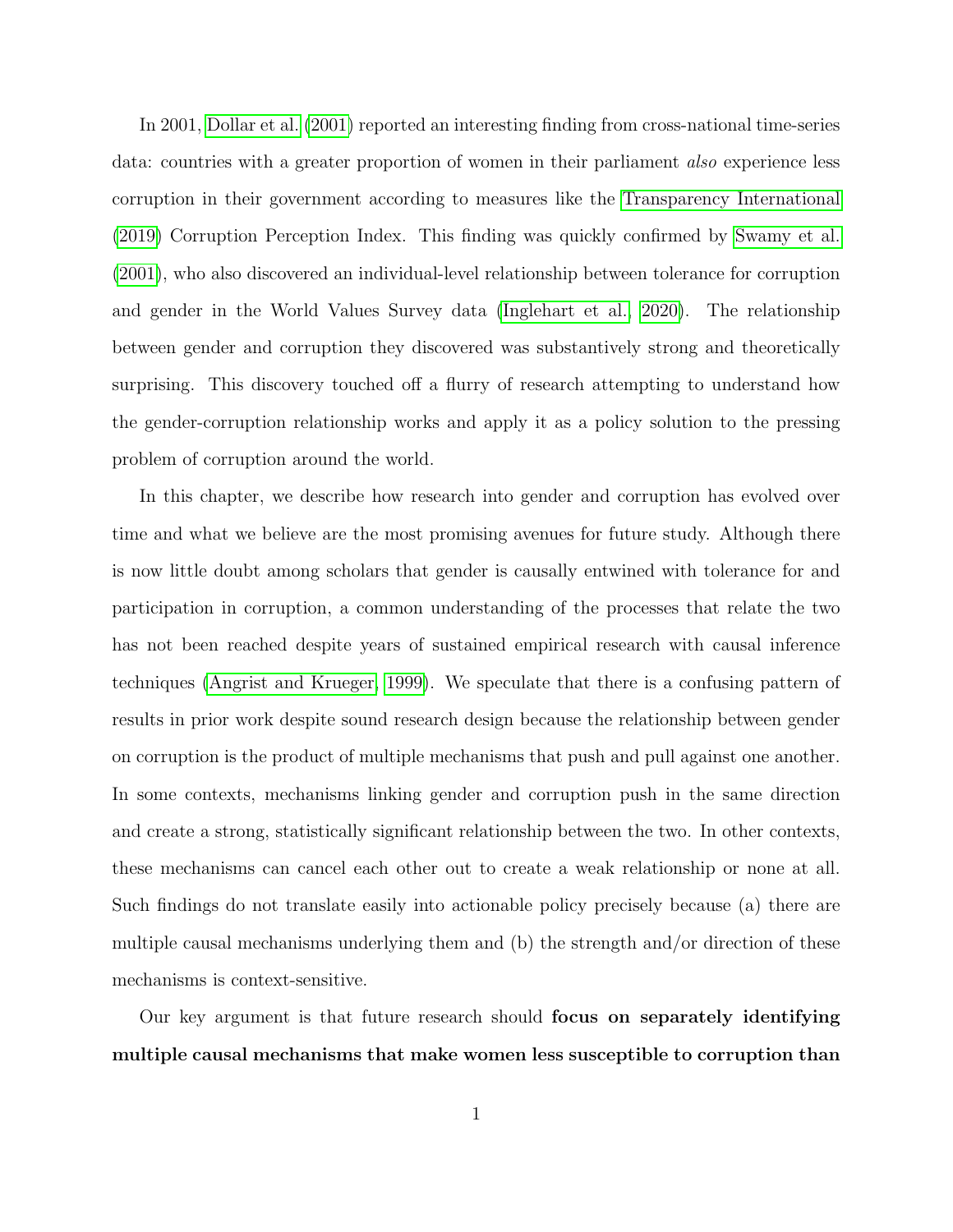men, with particular emphasis on how institutional, social, or individual characteristics can condition or modify the relationship. This may require generating new theories and testing hypotheses from them, but (as we will explain in this chapter) many such theories already exist. Therefore, we think there is a more pressing need to empirically separate and measure the strength of various causal pathways leading women to be more resistant to corruption. Special attention must also be paid to simultaneity when groups (countries, agencies, etc.) are the unit of analysis: more women in government can reduce corruption, but corruption can also reduce the participation of women in government.

In a nutshell, we think that a falsificationist research program—that is, trying to collect evidence that critically tests the predictions of a particular theory—is not quite appropriate for this field. Of course, hypotheses should still be derived from theories and tested with evidence. But the pattern of evidence to date implies that we cannot expect one theory to rise above the others in explaining why gender and corruption are connected. Some mechanisms will be operative in some contexts but not others; multiple mechanisms may drive behavior in certain places and times while one mechanism dominates in another. Our goal must be to empirically separate and identify these mechanisms in contexts and, from this heterogeneity, develop an overarching theoretical framework describing why and how these mechanisms are activated or de-activated.

#### Empirical Origins

The initial work into the relationship between gender and corruption was, for the most part, empirically driven; there was no strong theoretical framework from which the cross-national association between gender and corruption was derived. [Dollar et al.](#page-18-0) [\(2001\)](#page-18-0) and [Swamy et al.](#page-20-1) [\(2001\)](#page-20-1) are holotypes for this stage of research in the field. Both are based on observational data. They offered possible interpretations for their findings but mostly left theory-testing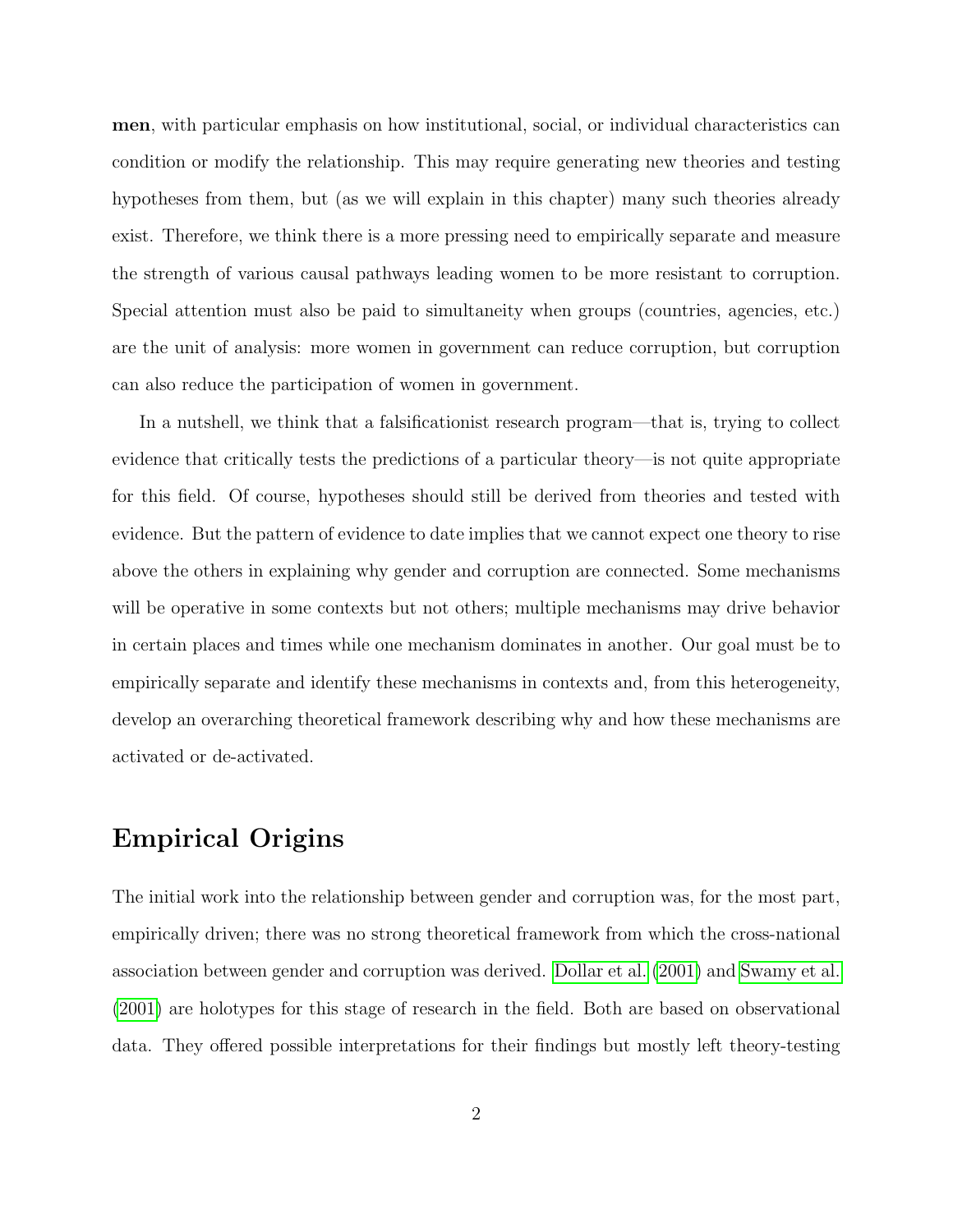to future research.

When early studies offered an explanation for their findings, they drew on psychological and sociological evidence of a more pro-social orientation of women compared to men. For example, [Dollar et al.](#page-18-0) [\(2001\)](#page-18-0) cites several studies purporting to show that women are on average more generous and helpful than men.<sup>[1](#page-0-0)</sup> One of these studies, [Eckel and Grossman](#page-18-1) [\(2008\)](#page-18-1), finds that men behave more selfishly than women in dictator games played in a laboratory [\(Hoffman et al., 1994\)](#page-19-1), where each subject has the chance to unilaterally and anonymously decide how much of a pot of money to share with an anonymous partner. [Swamy et al.](#page-20-1) [\(2001,](#page-20-1) p. 51) does not offer a causal explanation for the gender-corruption link, but its authors note that they are:

reassured to learn that our evidence is entirely consistent with the findings of leading criminologists. For instance, [Gottfredson and Hirschi](#page-19-2) [\(1990,](#page-19-2) p. 194) show... that arrests for embezzlement per 100,000 white-collar workers are higher for men for every age group. They also cite a variety of sources to make the case that across age groups, countries, and types of crime, the evidence regarding higher participation of men is remarkably uniform. The following summary statement from a study conducted by the National Academy of Sciences of the United States reflects the confidence with which the gender differential has been identified in the criminology literature:[2](#page-0-0) "The most consistent pattern with respect to gender is the extent to which male criminal participation in serious crimes at any age greatly exceeds that of females, regardless of the source of data, crime type, level of involvement, or measure of participation."

Evidence also suggests that, although both men and women in the United States vote based

<sup>&</sup>lt;sup>1</sup>It is worth noting that the first meta-analytic study they cite, [Eagly and Crowley](#page-18-2) [\(1986\)](#page-18-2), actually comes to the opposite conclusion. [Dollar et al.](#page-18-0) summarize this study by saying that "women are more likely to exhibit 'helping' behavior" (p. 423) but the study itself concludes that "in general men helped more than women and women received more help than men" (p. 283).

<sup>2</sup>[Blumstein et al.](#page-17-1) [\(1986\)](#page-17-1), cited in [Gottfredson and Hirschi](#page-19-2) [\(1990\)](#page-19-2).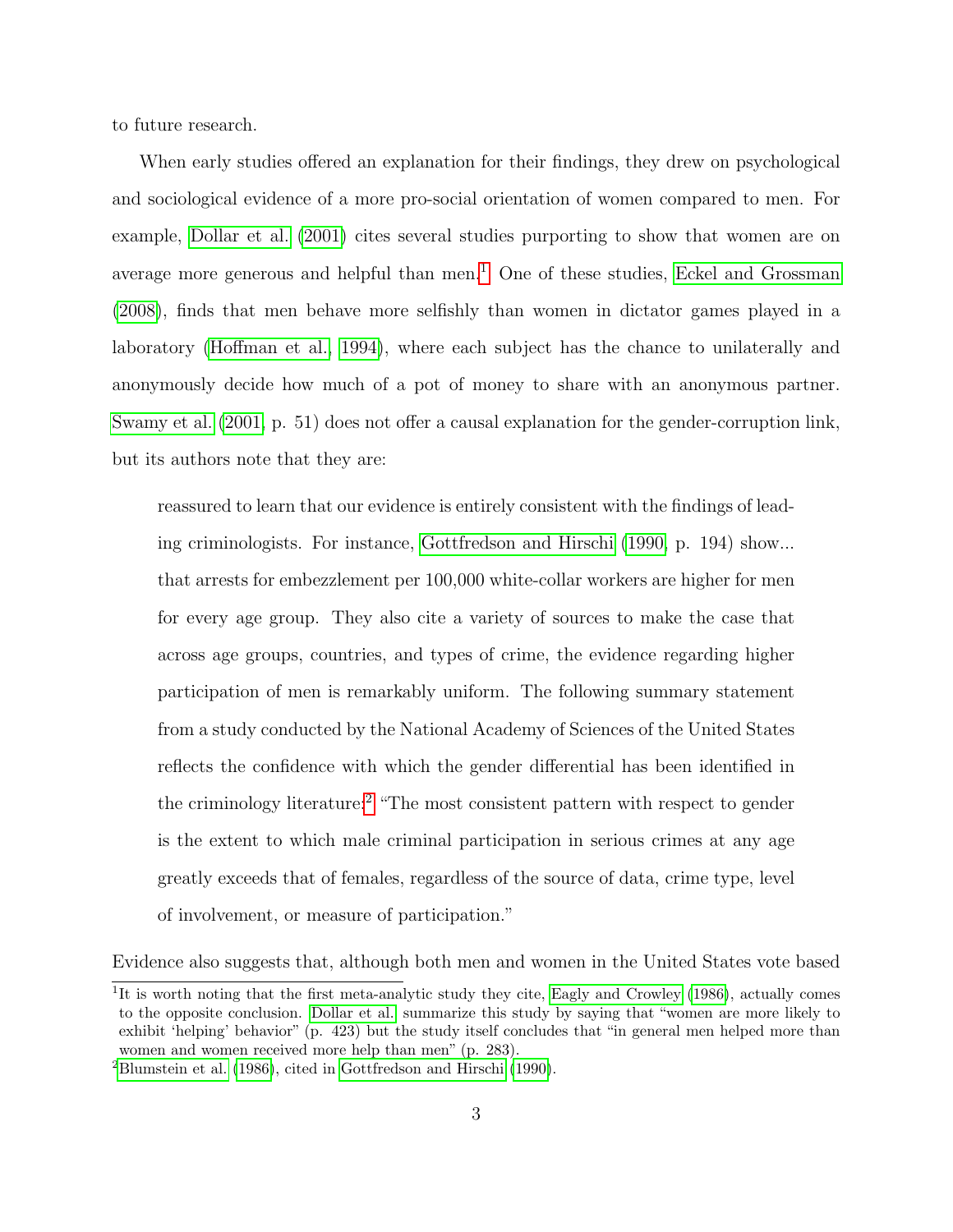on what they perceive as the nation's economic interests, men are (at least in some situations) more strongly influenced by their personal self-interests than women [\(Kam, 2009;](#page-19-3) [Clarke et al., 2005;](#page-18-3) [Welch and Hibbing, 1992\)](#page-21-0).<sup>[3](#page-0-0)</sup> Against this background of prior knowledge, which "impl[ies] that women will be less likely to sacrifice the common good for personal (material) gain," it is logical to deduce that "increased female participation leads to more honest government" [\(Dollar et al., 2001,](#page-18-0) p. 424).

There was some initial skepticism of whether the correlations reported by this early work represented a causal relationship between women and corruption. For example, [Sung](#page-20-2) [\(2003\)](#page-20-2) examined the possibility that initial findings were spurious, as the relationship between women in parliament and corruption becomes statistically and substantively weaker once a measure of democracy is controlled for. But this skepticism was quickly dampened by subsequent research that seemed to confirm the initial findings. Laboratory experiments like [Schulze and Frank](#page-20-3) [\(2003\)](#page-20-3), [Alatas et al.](#page-17-2) [\(2009\)](#page-17-2) and [Beaman et al.](#page-17-3) [\(2009\)](#page-17-3) demonstrated that spuriousness cannot fully explain the link between gender and corruption: at least in some environments (as described in the next section), women are less likely to engage in bribery even when facing identical incentives to men. [Rivas](#page-20-4) [\(2013\)](#page-20-4) found that women were no less likely than men to accept bribes, but were less likely to reciprocate the bribe with preferential treatment.

Indeed, some of this early work is optimistic that its results can translate directly into policy. [Swamy et al.](#page-20-1) [\(2001,](#page-20-1) p. 53) concludes by saying that "given this evidence, we suspect the gender differential in corruption will be stable in the medium term, and policy initiatives [to increase women's representation]... will indeed reduce corruption." Even more surprisingly, some policy-makers implemented feminization initiatives contemporaneously with the discovery of the gender-corruption link [\(Moore, 1999;](#page-19-4) [McDermott, 1999;](#page-19-5) [UN Women, 2011\)](#page-21-1).

<sup>&</sup>lt;sup>3</sup>For example, "Men rely significantly on how their households are doing financially in their decision calculus. When times are tough for them and their own, they punish the incumbent. Women, on the other hand, rely significantly less on household economic evaluations in their vote choice" [\(Kam, 2009,](#page-19-3) p. 620)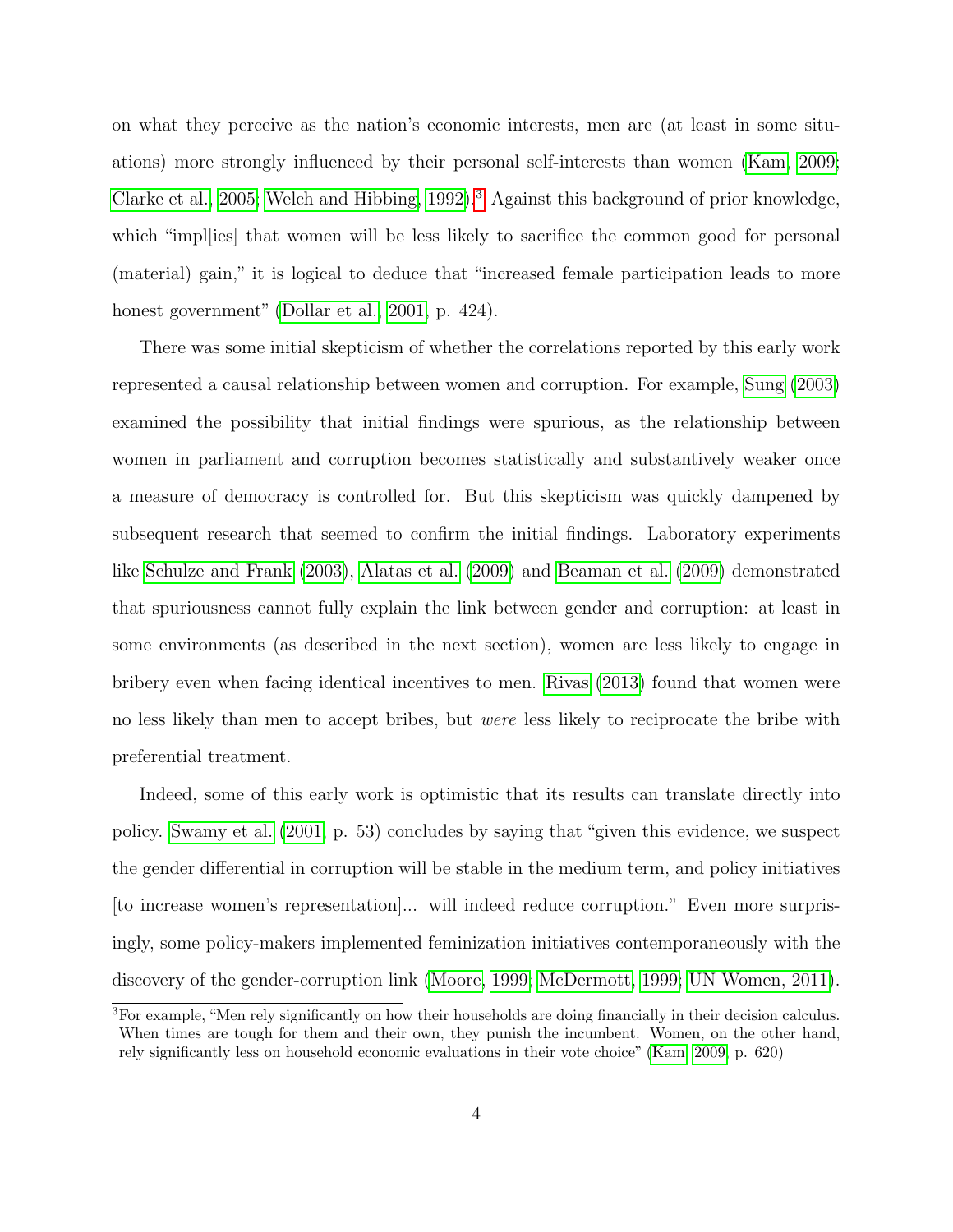An increasing role for women in government worldwide had an unclear effect on corruption. For example, the establishment of a female-only traffic police force seems to have decreased incidences of bribery in Peru, although that perception was not universally shared nor did it result in larger-scale changes in the organization's culture [\(Karim, 2011\)](#page-19-6). Moreover, when studying women's police stations that specialize in pursuing domestic and sexual violence cases, a case study in four Latin American countries found that "an all-female staff does not necessarily guarantee better service quality" [\(UN Women, 2011,](#page-21-1) p. 5). It is not hard to come up with examples of countries with greatly increasing levels of women's representation but persistent corruption. Figure [1](#page-6-0) shows two such examples: Mexico (Figure [1a\)](#page-6-0) and South Africa (Figure [1b\)](#page-6-0). In both cases, women's representation in the lower house of the legislature has markedly increased between 1995 and 2020, reaching approximate parity by the end of the time period. Both countries still have substantial corruption according to the Varieties of Democracy Project's Political Corruption Index [\(Coppedge et al., 2021a\)](#page-18-4) and the [Transparency International](#page-20-0) [\(2019\)](#page-20-0) Corruption Perception Index.

The uncertain effectiveness of feminization to reduce corruption (and the natural progress of scientific inquiry) led to the next stage of the research program studying corruption and gender: questioning the nature of the causal linkage between the two. If women were intrinsically and universally more resistant to corruption than men, as [Dollar et al.](#page-18-0) [\(2001\)](#page-18-0) suggested on the basis of sociological differences between men and women, we would expect to see greater women's representation in government to be associated with lower corruption in that government virtually everywhere. But, as we see in Figure [1,](#page-6-0) that is not so. This is the basis for the puzzle that the second stage of research sought to solve.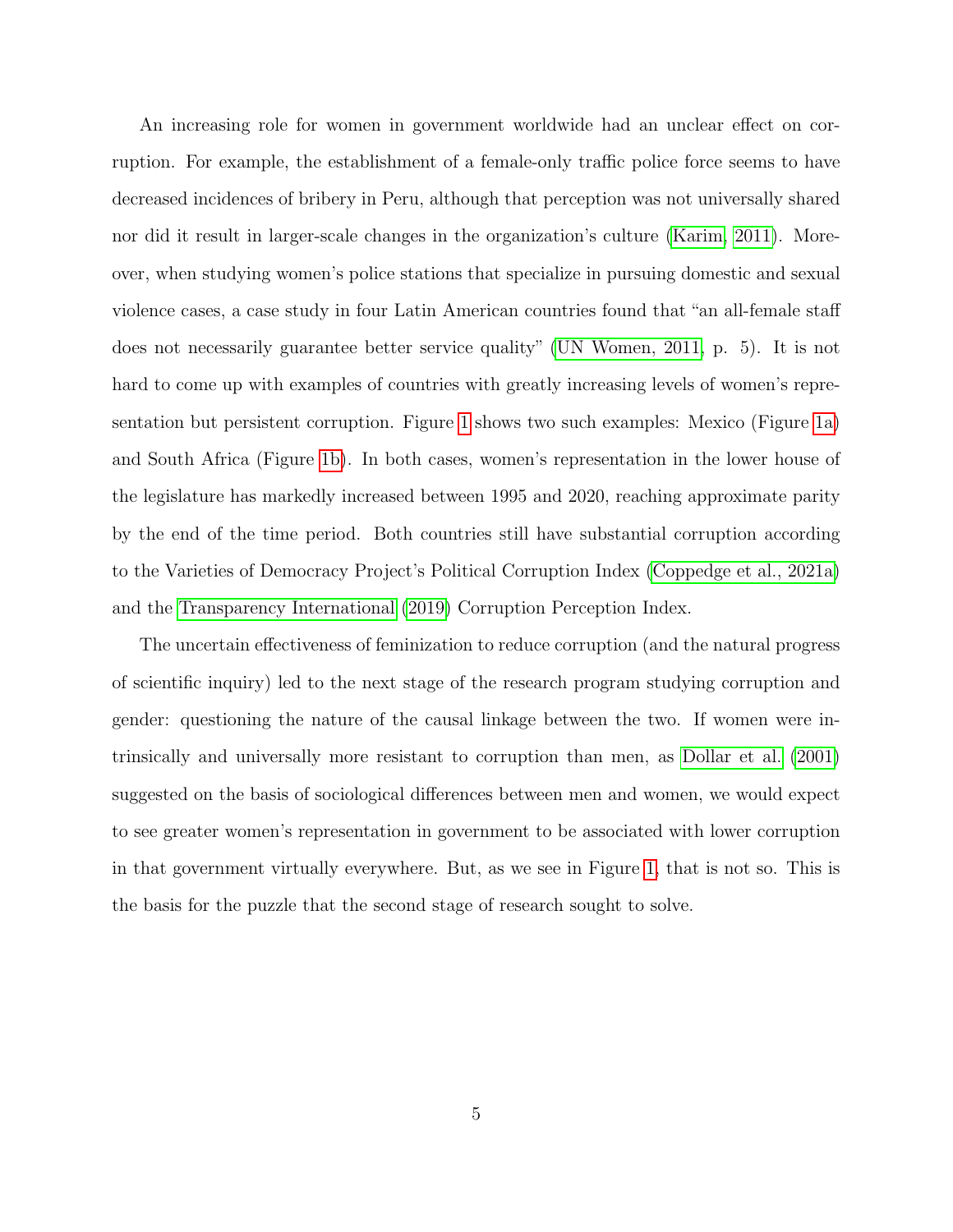

<span id="page-6-0"></span>

The graphs show the change in corruption and women's representation over time for two countries, Mexico (Figure 1a) and South Africa (Figure 1b). Corruption is measured using the Varieties of Democracy Political Corruption index (Coppedge et al., 2021a) and the Transparency International (2019) Corruption Perception index. Women's representation is measured by the proportion of women in the lower house of the legislature from the V-Dem v. 11.1 data set (Coppedge The graphs show the change in corruption and women's representation over time for two countries, Mexico (Figure [1a\)](#page-6-0) and South Africa (Figure [1b\)](#page-6-0). Corruption is measured using the Varieties of Democracy Political Corruptio is measured by the proportion of women in the lower house of the legislature from the V-Dem v. 11.1 data set ([Coppedge](#page-18-5)  $et$  al.,  $2021b$ ). et al., [2021b\)](#page-18-5).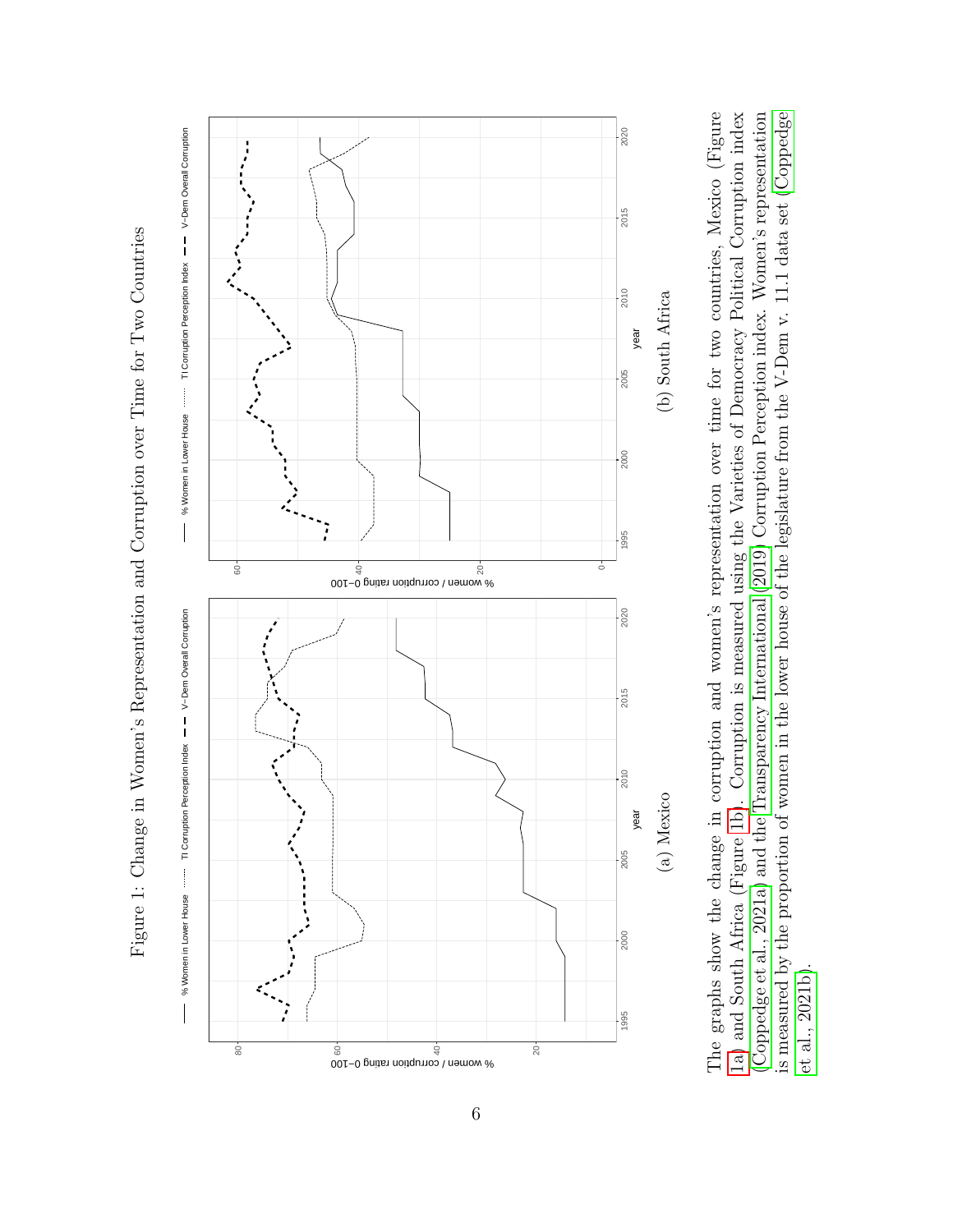#### Context Sensitivity and Reverse Causality

As highlighted by the previous section, the early experiments designed to study the relationship between gender and corruption confirmed a causal link between the two. These papers bolstered the credibility of [Dollar et al.](#page-18-0) [\(2001\)](#page-18-0) and [Swamy et al.](#page-20-1) [\(2001\)](#page-20-1): their discoveries could not be explained away as mere confounding or an artifact of measurement. These experiments also suggested that feminization initiatives could actually work to reduce corruption.

But these experiments also indicated that this relationship is complex: gender differences in behavior exist in some contexts but not in others. For example, [Alatas et al.](#page-17-2) [\(2009\)](#page-17-2) found that women were less likely to engage in corrupt activity but in only one of the four countries they studied. Field and lab experiments by [Armantier and Boly](#page-17-4) [\(2013\)](#page-17-4) on Canadian and Burkinabe subjects not only found no gender difference in willingness to accept a bribe but also that bribed women provide more corrupt benefits to their patron than bribed men. Puzzling findings like these motivated efforts to refine the causal explanation for the gendercorruption link.

Some of the research conducted at this time specifically studied the heterogeneity of the relationship between gender and corruption in different contexts. For example, [Esarey and](#page-18-6) [Chirillo](#page-18-6) [\(2013\)](#page-18-6) showed that greater women's representation is only associated with lower corruption in democracies, not dictatorships. Additionally, they found that the individual-level gender gap in tolerance for corruption observed in surveys only exists in democracies as well. [Esarey and Schwindt-Bayer](#page-18-7) [\(2018\)](#page-18-7) and [Schwindt-Bayer and Tavits](#page-20-5) [\(2016\)](#page-20-5) further indicate that even within democracies only those with relatively strong mechanisms of voter accountability have a strong negative association between women in government and corruption.

This wave of research attempted to use patterns in the gender-corruption relationship to rule out some causal explanations. For example, if a gender-corruption link only exists in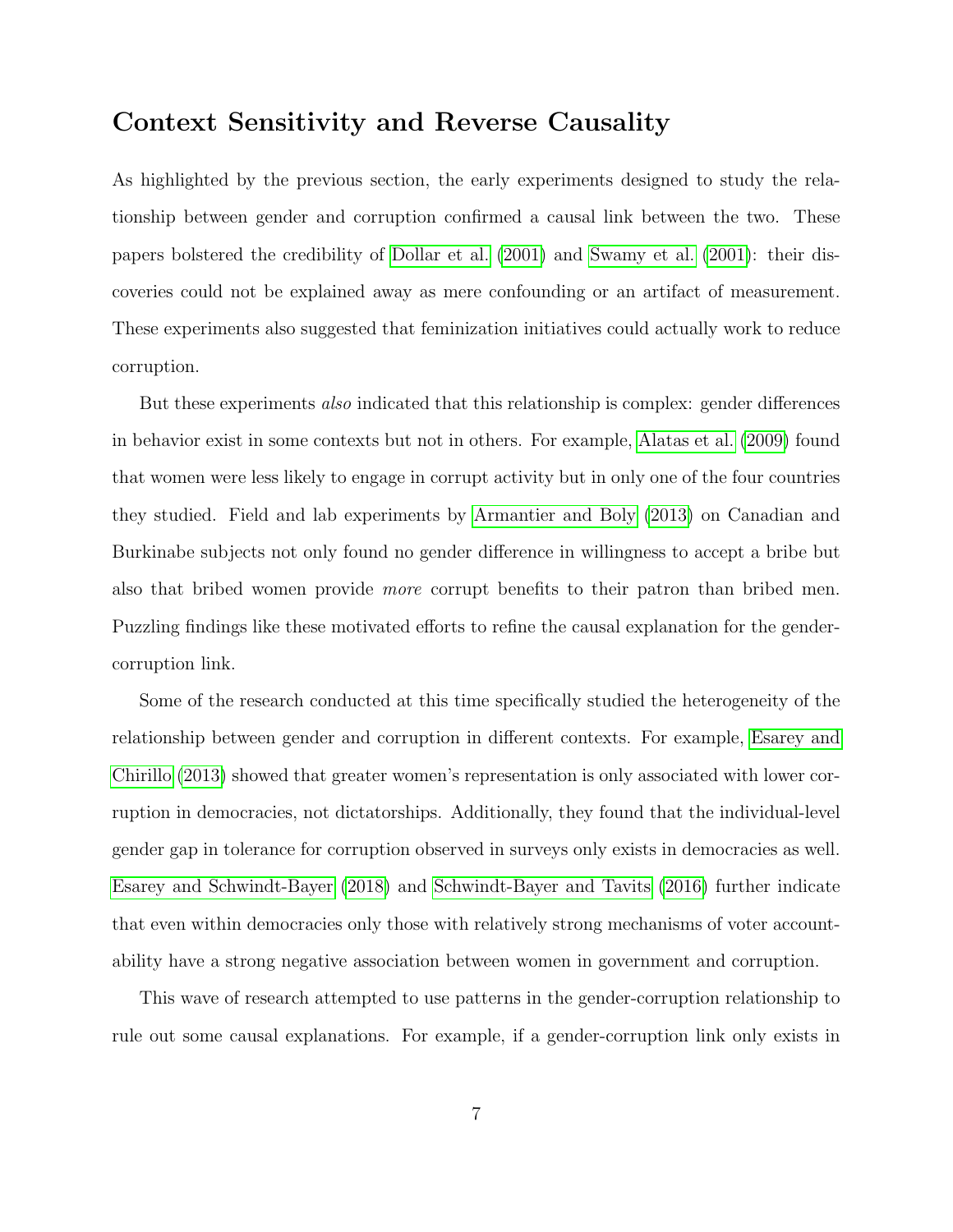democracies with strong accountability to voters, it is much more difficult to explain that link with women's greater intrinsic moral aversion to corruption. If women were intrinsically averse to corruption, they would presumably be more likely than men to avoid it when serving in dictatorial governments or democracies without clarity of responsibility for policy outcomes. [Esarey and Chirillo](#page-18-6) [\(2013\)](#page-18-6) proposes the alternative that voters may provide an extrinsic incentive for female politicians to avoid corruption by punishing them more harshly than men for corruption scandals; this incentive would only be relevant in democracies with clarity of responsibility (that stigmatize corruption) and not dictatorships (which operate via patronage, personalistic rule and/or nomenklatura systems).

Still, a large number of potential explanations were consistent with the evidence in the literature at this point. [Esarey and Chirillo](#page-18-6) [\(2013\)](#page-18-6) notes that women's well-documented greater aversion to risk [\(Jianakoplos and Bernasek, 1998;](#page-19-7) [Watson and McNaughton, 2007;](#page-21-2) [Eckel and Grossman, 2008\)](#page-18-1) might make them more likely than men to avoid corruption when it is risky (in democracies that punish it) but equally likely to participate in corruption when it is not risky (in dictatorships where corrupt behaviors are integral to governance). Or perhaps women are relative newcomers to the political scene and therefore do not have the opportunities to engage in corruption that more established politicians do [\(Goetz, 2007;](#page-19-8) [Alhassan-Alolo, 2007\)](#page-17-5), but would be willing to do so once given the opportunity. Maybe cultural factors like masculinity (competitiveness) or power distance (acceptance of power inequality) mediate the link between women's representation and corruption [\(Debski et al.,](#page-18-8) [2018\)](#page-18-8).

Or perhaps widespread corruption reduces women's involvement in politics instead of (or in addition to) the other way around. Many of the arguments for this direction of causality focus on the effect of corruption on the recruitment of new candidates for office and/or appointed bureaucratic positions. The key insight is that corruption creates the need for secrecy and loyalty among politicians to avoid exposing their corrupt activities. This need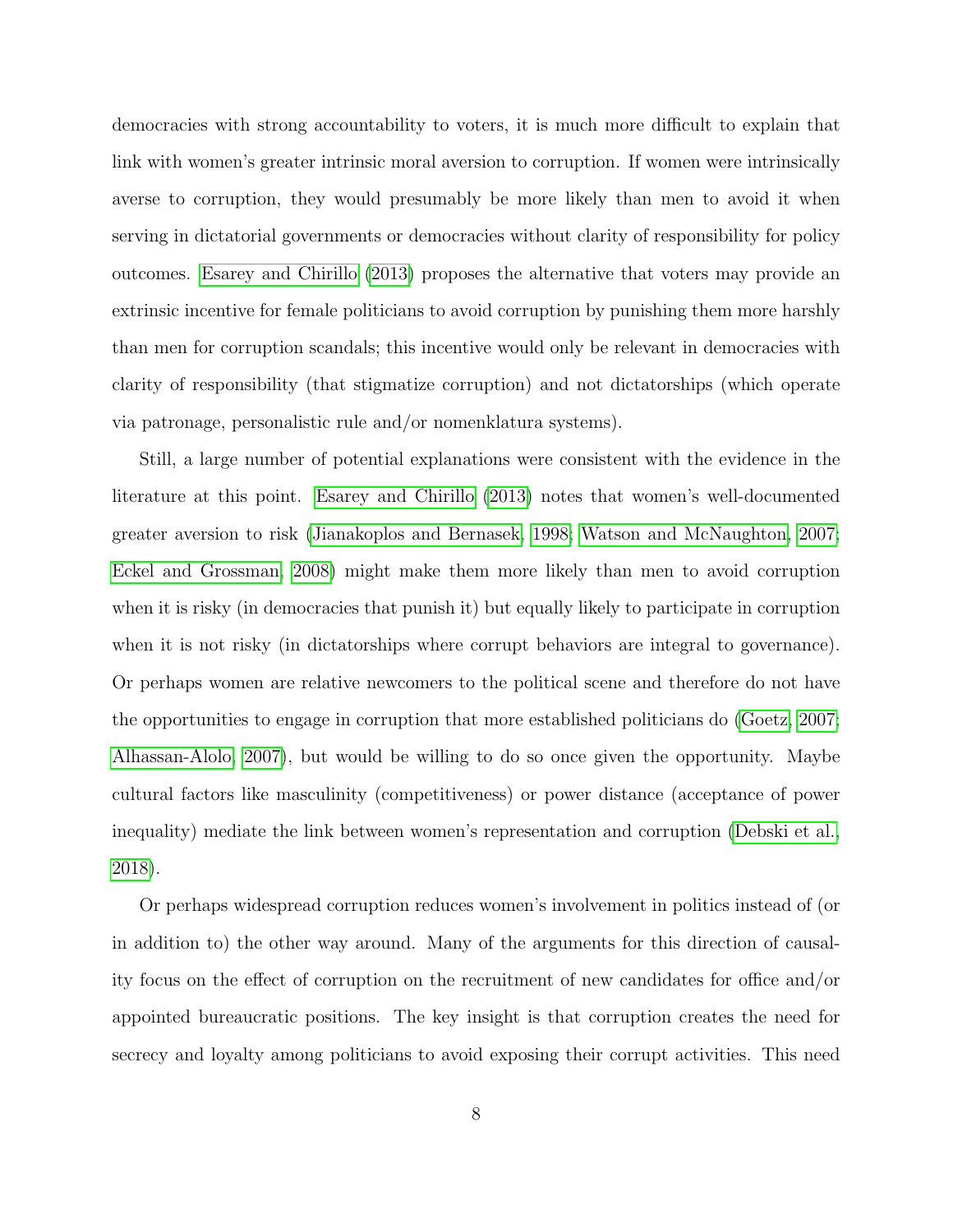leads politicians to recruit and appoint people they believe they can trust, people who are like them in many ways—including gender. Bjarnegård [\(2013\)](#page-17-6) offers both cross-national statistical evidence and a detailed case study of Thailand to support her claim that "the clientelist context specifically carries with it incentives for individuals to accumulate homosocial capital" (p. 11), meaning that male-dominated governments are more likely to recruit candidates like themselves in corrupt, clientelist systems. Thus, when "(male) elites involved in cabinet formation will tend to appoint ministers whom they can trust with secretive tasks" (Stockemer and Sundström, 2019, p. 83) the result is that women are excluded from high-level executive branch positions. Along similar lines, [Stockemer](#page-20-7) [\(2011,](#page-20-7) p. 697) argues that women are excluded from office because in corrupt countries "political seats can be bought and public officials are elected based on often male-dominated clientelistic net-works." Sundström and Wängnerud [\(2016,](#page-20-8) p. 355) make a similar argument that "shadowy arrangements affect the recruitment of women in two ways: (i) they pose a direct obstacle to women when male-dominated networks influence political parties' candidate selection, and (ii) they pose an indirect obstacle when they influence citizens' everyday life experiences and make them reluctant to engage in political matters" with this second effect being "larger for women than for men since women, generally speaking, have less power in society."

Summarily, this stage of research about gender and corruption succeeded at demonstrating that the relationship was far more complex than originally believed. It emphasized the need to rule out simultaneity in future observational studies. Experiments verified that women are (at least sometimes) less likely to approve of and participate in corruption, but cannot determine how much this causal relationship explains the connection we see in crossnational panel data where bidirectional causal linkages are possible. This tranche research also failed to narrow the set of potential explanations for why more women's representation is associated with lower corruption; indeed, the number of potential explanations that were broadly consistent with the available evidence grew substantially. Thus, this research under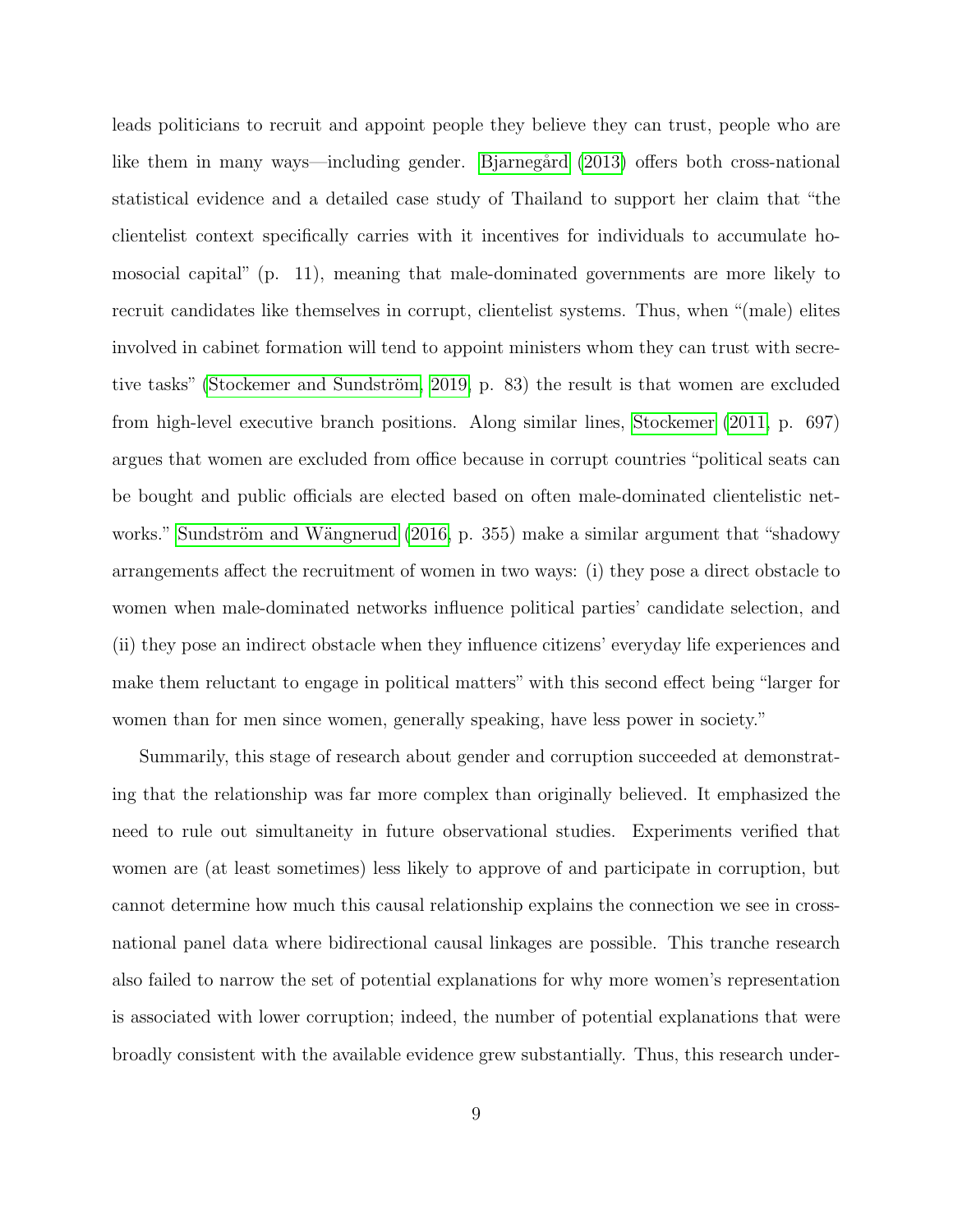scored a pressing need for more observational research designed to produce a clear empirical picture of why, how and when women in government are more resistant to corruption.

### Theoretical Proliferation

To rule out simultaneity and establish defensible causal links between gender and corruption in real-world governance, the cutting edge of research has taken full advantage of observational causal inference research designs [\(Angrist and Krueger, 1999\)](#page-17-0). This approach has clarified some important questions. For example, studies using a variety of different instrumental variables for women's participation in government have confirmed that it does cause reduced corruption in government, at least in some contexts [\(Jha and Sarangi, 2018;](#page-19-9) [Paweenawat, 2018;](#page-20-9) [Esarey and Schwindt-Bayer, 2019\)](#page-19-10).<sup>[4](#page-0-0)</sup> It has also firmly established the bi-directionality of causal relationships between gender and corruption in government. For example, the instrumental variables approach taken by [Esarey and Schwindt-Bayer](#page-19-10) [\(2019\)](#page-19-10) showed that corruption caused reduced women's representation in addition to women's rep-resentation reducing corruption. Stockemer and Sundström [\(2019\)](#page-20-6) also found a negative relationship flowing from corruption to a reduced proportion of women in a country's cabinet. Thus, we now know that it is imprudent to draw policy conclusions from the links we see in studies like [Dollar et al.](#page-18-0) [\(2001\)](#page-18-0). Observational data is produced by a simultaneous relationship between gender and corruption that is analogous to data on price and quantity that are produced by the intersection of supply and demand curves. If we want to know how increasing women's representation will reduce corruption, we must work considerably harder.

However, in most cases careful empirical investigation suggests multiple theoretical mech-

<sup>4</sup>For example, [Esarey and Schwindt-Bayer](#page-19-10) [\(2019\)](#page-19-10) examines only democracies on the basis of earlier findings from [Esarey and Schwindt-Bayer](#page-18-7) [\(2018\)](#page-18-7) and [Esarey and Chirillo](#page-18-6) [\(2013\)](#page-18-6) and thus its findings are limited to that context.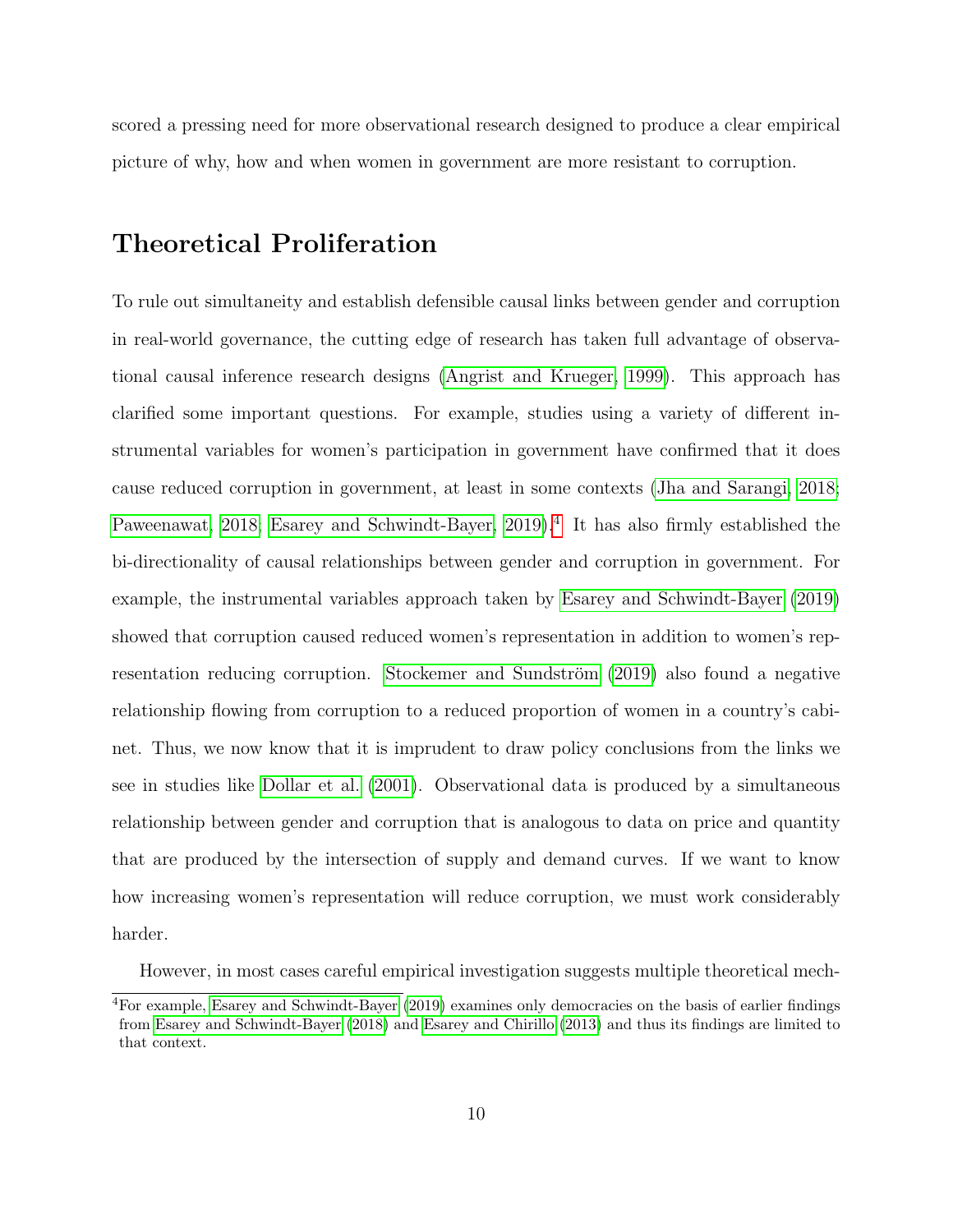anisms of influence. A pattern of confusing, contradictory findings characterizes the empirical record for most of the possible explanations for a link between gender and corruption. There are a large number of instances of this phenomenon in recently published work.

For example, new findings have resurrected explanations for the gender-corruption link that had been apparently falsified in the past. [Esarey and Chirillo](#page-18-6) [\(2013\)](#page-18-6) concluded that intrinsic gender differences were ruled out by their finding that women are only more resistant to corruption in democracies (see also [Boehm, 2015\)](#page-18-9). But [Bauhr et al.](#page-17-7) [\(2018\)](#page-17-7) argues that it is women representatives' stronger interest in public service delivery (and their greater propensity to break up clientelist networks) that results in reduced corruption when they are elected to office (p. 1060). In particular, because women officials pursue policies "that benefit traditionally female-oriented sectors, such as education and health care," the need for petty corruption to obtain these services is reduced among the primary consumers (women citizens). Their conclusion is supported by data from the European Union in 2013, where they found that (a) greater women's representation in regional legislatures is associated with lower levels of grand and petty corruption in the region but (b) that female citizens' experience with corruption is substantially more reduced than men's. This evidence suggests that an intrinsic difference in the policy preferences of female politicians drives part of the reduction in corruption that they create. Such evidence supports the argument of Wängnerud [\(2020,](#page-21-3) p. 2) that "an influx of women into political institutions is accompanied with an influx of empathetic and other-regarding values and that the important change, leading to lower levels of corruption, is that self-regarding values, rather than individual men, are replaced." Thus, we now have reason to believe that there are intrinsic—albeit not necessarily natural, permanent, or essential—differences in how men and women think about corruption.

On the other hand, new evidence has also emerged to support the idea that increased risk-aversion among women does indeed reduce their willingness to engage in corruption. [Barnes and Beaulieu](#page-17-8) [\(2019\)](#page-17-8) conducted a survey experiment in the United States designed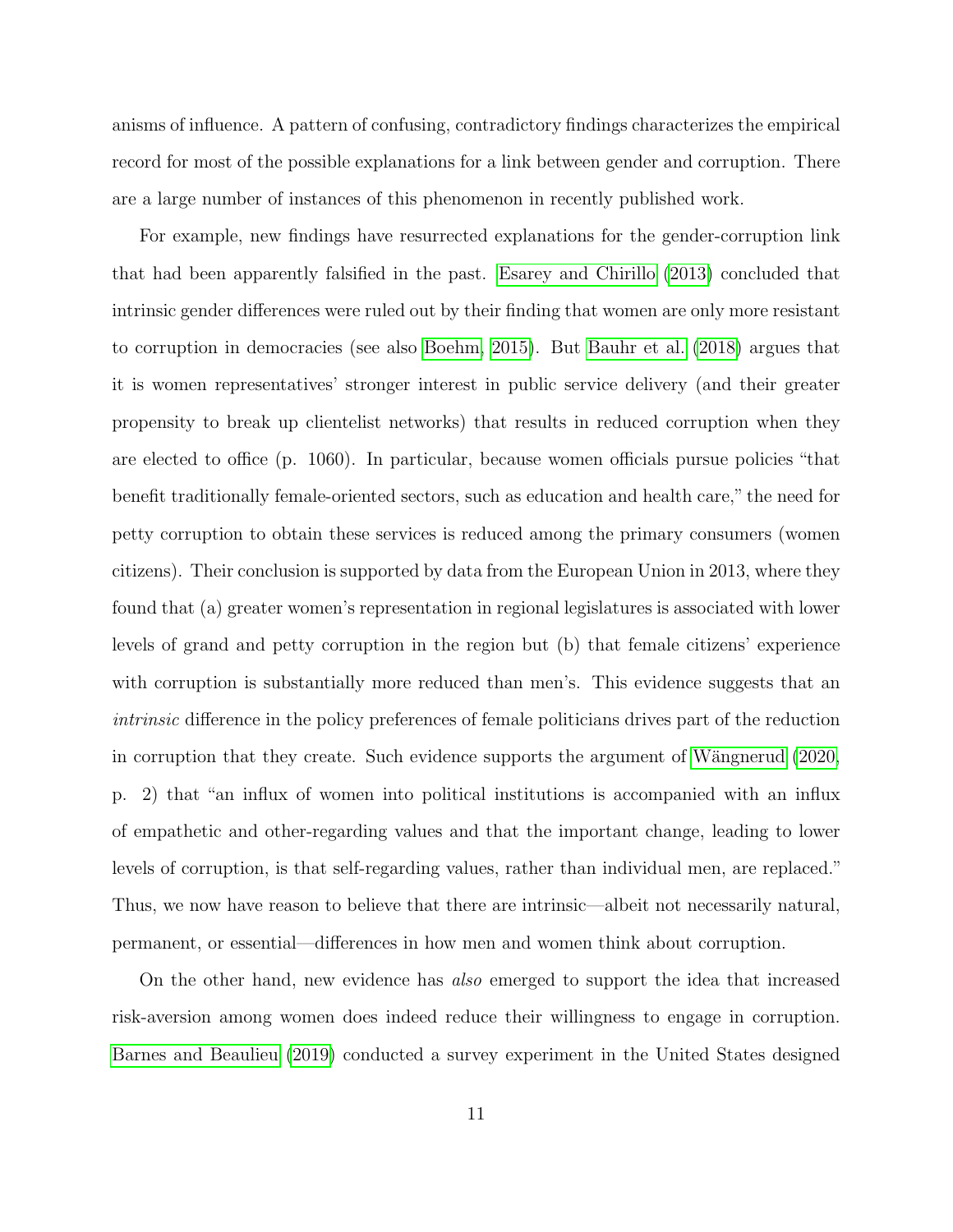to test how respondents evaluated a politician's likelihood of accepting illegal payments from lobbyists. The experiment placed multiple explanations into competition, examining whether voters thought women would be less susceptible to corruption because (a) they were more honest, (b) they were more averse to the risk of being caught, (c) they were excluded from opportunities for corruption. They "find strong evidence to suggest that perceptions of risk aversion help to explain why female politicians reduce suspicions of corruption" but "that honesty and marginalization do not have similar effects"  $(p. 158)^5$  $(p. 158)^5$  $(p. 158)^5$ . Thus, the riskaversion hypothesis offered by (among others) [Esarey and Chirillo](#page-18-6) [\(2013\)](#page-18-6) is vindicated by new evidence. The perceived intrinsic honesty of women only influenced male subjects in the experiment, partially but not fully consistent with Wängnerud [\(2020\)](#page-21-3)'s theory about the key role of other-regarding values in mediating the link between gender and corruption.

What about the hypothesis that women politicians face harsher punishment from voters for engaging in corruption compared to otherwise equivalent men? Survey experiments conducted by [Batista Pereira](#page-17-9) [\(2020\)](#page-17-9) in Brazil suggest that corrupt women politicians face harsher punishment from voters than corrupt men, but this same study finds no such relationship for essentially identical survey experiments in Mexico. A survey vignette experiment administered in the United Kingdom by [Eggers et al.](#page-18-10) [\(2018\)](#page-18-10) finds that male voters treat men and women members of parliament (MPs) involved in an expenses scandal equally, but that female voters are less likely to vote for implicated women MPs compared to implicated men MPs. Another survey experiment by [Schwindt-Bayer et al.](#page-20-10) [\(2018\)](#page-20-10) finds no evidence for differential punishment of women at all in either Brazil or the United States.

As yet another example of this confusing pattern of results, consider the following set of studies about the relationship between women's longevity in office and their susceptibility to corruption. [Bauhr and Charron](#page-17-10) [\(2020\)](#page-17-10) use a regression discontinuity design on data from French municipalities to show that newly elected women mayors who narrowly won

<sup>5</sup>See also [Barnes et al.](#page-17-11) [\(2018\)](#page-17-11), which comes to similar conclusions.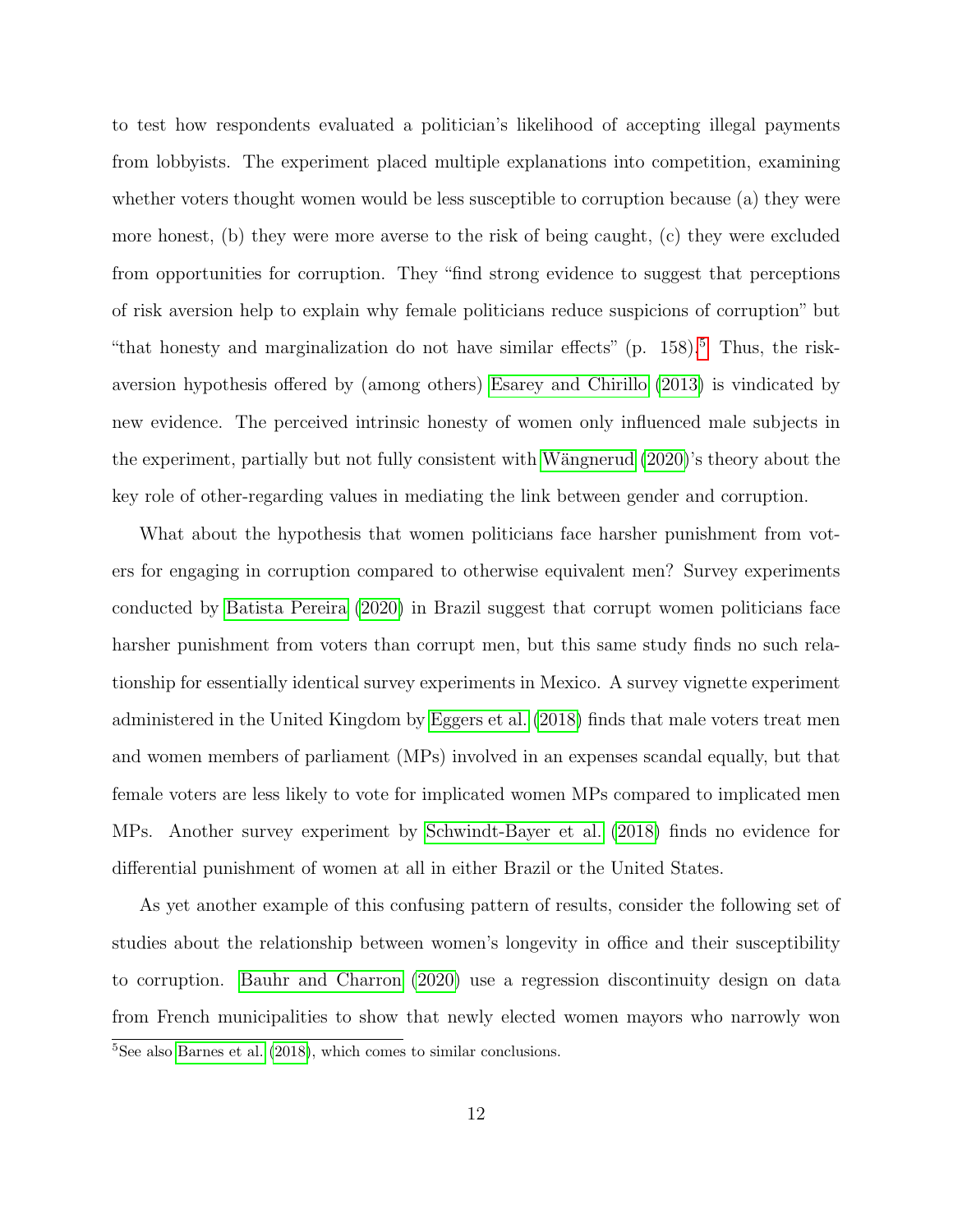election are associated with less corruption than comparable male incumbents, but that female incumbents are not; they argue that political outsiders who are not yet integrated into networks of corruption provide only a temporary respite from corruption until these newcomers are integrated into the system. [Afridi et al.](#page-17-12) [\(2017\)](#page-17-12) find the opposite result in India, where corruption and efficiency are at first worse in localities randomly assigned to have electoral quotas for women but eventually move toward parity with those localities without quotas. Meanwhile, [Brollo and Troiano](#page-18-11) [\(2016\)](#page-18-11) find (using a regression discontinuity design) that municipalities in Brazil with female mayors are consistently *less* corrupt than those with male mayors! It is difficult to draw any firm conclusion about whether electing women to public office reduces corruption from this record of research.

In sum, the overall impact of the most recent phase of research about corruption and women's representation was not to narrow the range of theoretical explanations for the relationship between the two, but to provide support for many different explanations and expand the number of viable theories. More concerningly, as a whole they provided contradictory evidence in support of and opposition to essentially all of these theories. In that sense research has failed to produce a clear empirical picture of why, how, and when women in government are more resistant to corruption.

## Conclusion

Researchers studying the link between representation of women in government and the corruption of that government have failed to arrive upon a unified explanation for the relationship between gender and corruption. The current literature renders a sort of dodo bird verdict in the competition among theories: "everyone has won and all must have prizes" (Luborsky et al.,  $1975$ ).<sup>[6](#page-0-0)</sup>

<sup>&</sup>lt;sup>6</sup>From p. 995: "The subtitle you will recognize since it is from *Alice in Wonderland*–it was the dodo bird who handed down this happy verdict after judging the race." This phrase characterized their contemporaneous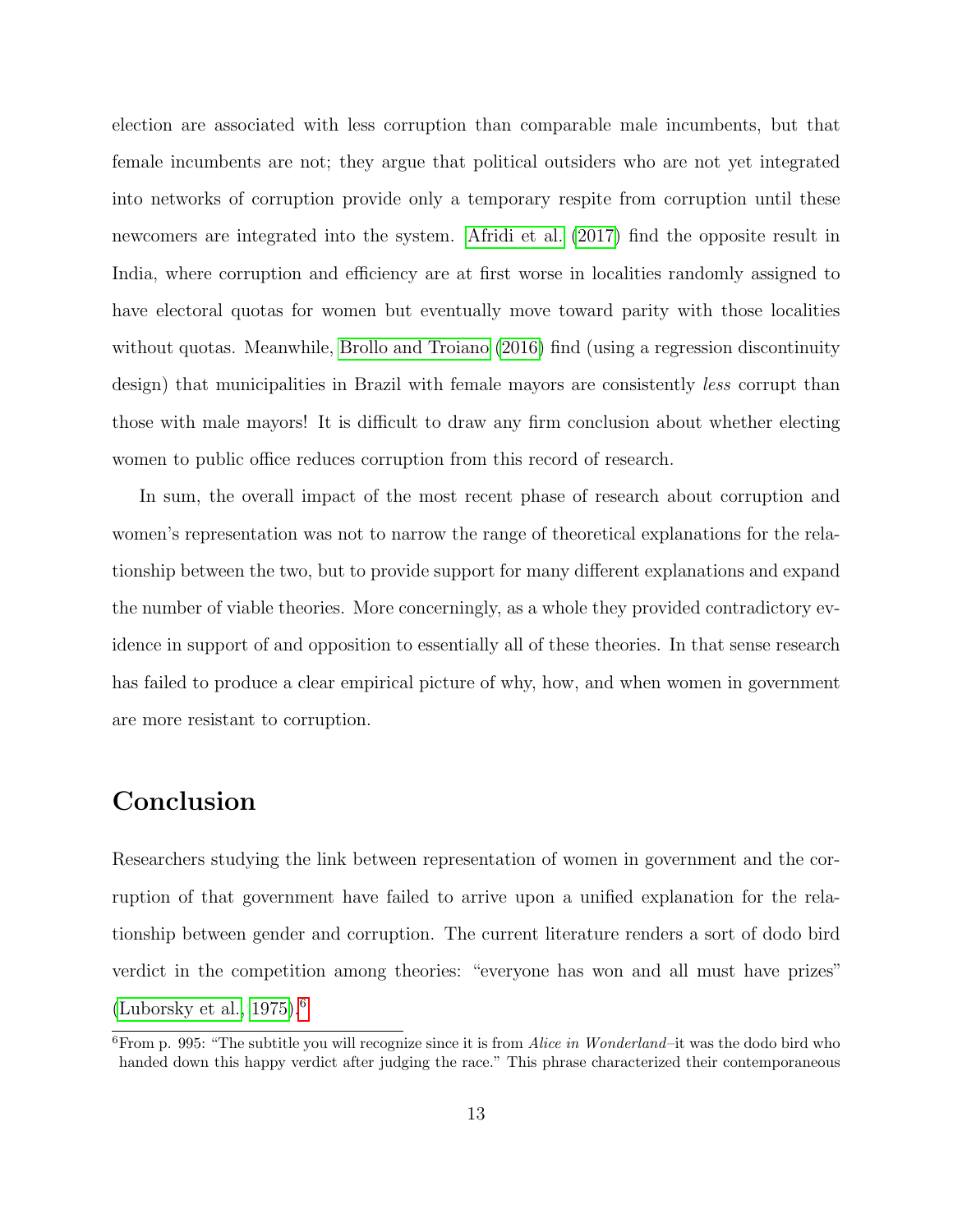Based on this pattern of findings, we recommend that the research community redirect their efforts away from studies designed to falsify (or critically test) a particular explanation for the gender-corruption relationship. Such studies produce evidence for, against, or indifferent to various explanations depending on details of the research design [\(Incerti, 2020\)](#page-19-12), the institutions and culture of the country studied, characteristics of the local and global environment peculiar to the time of the study, the nature of the treatment and perhaps other factors we have not considered.

But we do *not* recommend giving up. There are important conclusions that can be drawn from the current literature and these conclusions suggest a way forward. The evidence consistently suggests that causality flows in both directions is strong enough to be politically important. We think the best interpretation of an otherwise confusing pattern of confirmation and falsification is that many causal mechanisms for the gender-corruption relationship are in simultaneous operation and the magnitude of any particular mechanism's effect depends on the context in which it is evaluated.

For this reason, we believe that the future of this research program lies in determining where and when these explanations will tend to work together to produce a large causal relationship between women's representation and corruption. The extremely strong empirical relationship between corruption in a country and women's share of legislative seats in that country that was discovered by [Dollar et al.](#page-18-0) [\(2001\)](#page-18-0) and [Swamy et al.](#page-20-1) [\(2001\)](#page-20-1) is not the result of a single mechanism, but multiple mechanisms that are simultaneously influencing behavior. Where these mechanisms push in the same direction, they produce a large, politically important causal link between gender and corruption. Where they push in opposing directions—such as in dictatorships [\(Esarey and Chirillo, 2013\)](#page-18-6)—they may cancel each other out. And, of course, these separate mechanisms may be individually more or less activated by any policy designed to decrease corruption by boosting women's representation in govern-

assessment of the state of research comparing efficacy of different modes of psychotherapy.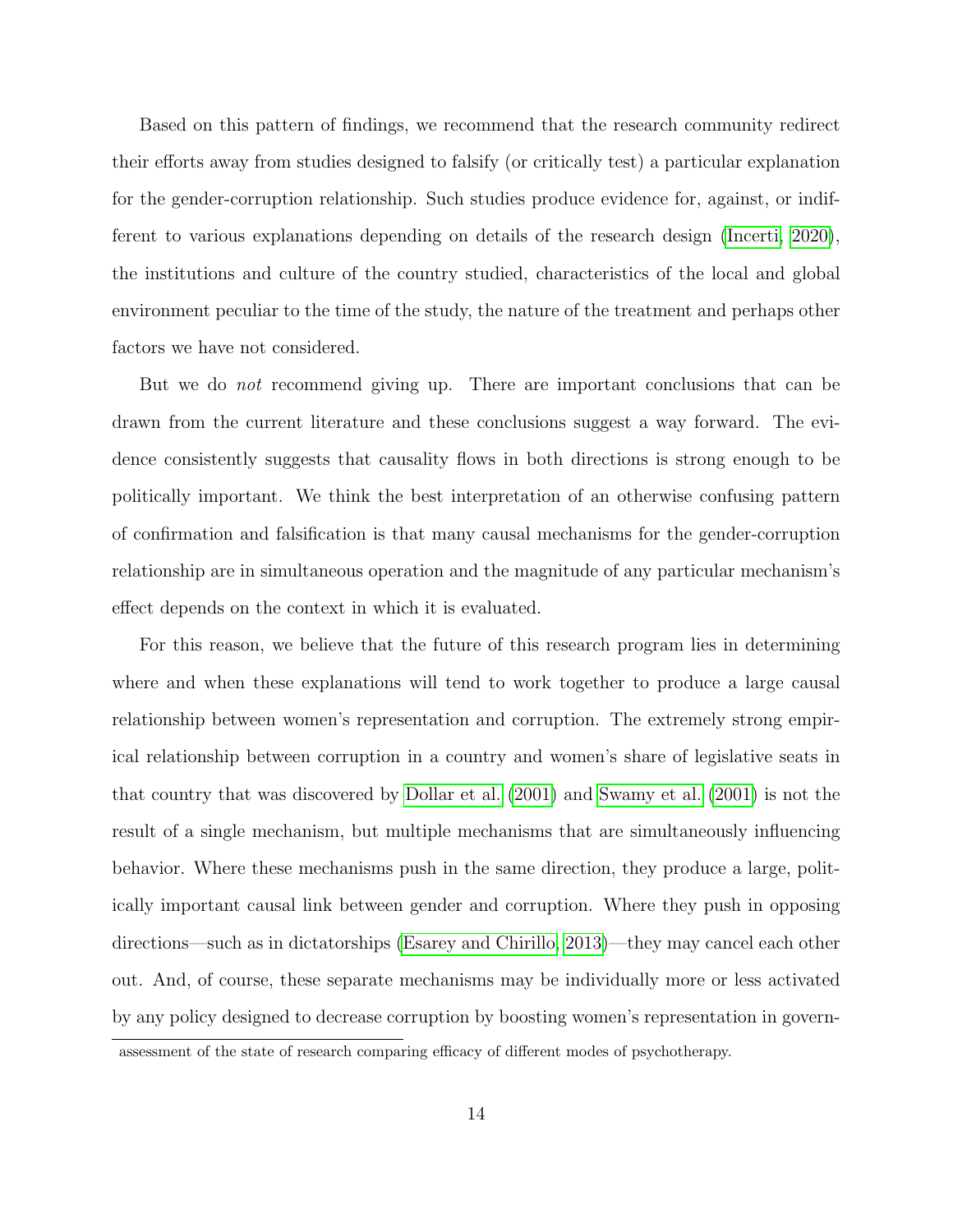ment. Even in contexts where we observe (for example) that greater women's participation reduces corruption, artificially or exogenously increasing women's participation via a policy change may not have the same effect if the nature of the policy neutralizes or reverses the mechanism by which the causal link operates.

Consequently, we think that the next stage of gender and corruption research should not be focused on conducting critical tests of the predictions of various theories. These tests will continue to be a part of this research, but the focus should be on being able to separately identify and measure the strength of various mechanisms linking gender to corruption in a particular context. Sometimes, a study will fail to reject the null hypothesis that a particular mechanism has no influence on behavior in that context. But we should expect that more than one mechanism is operating at once. When studying groups (e.g., countries), we should also expect that these mechanisms are bi-directional.

As one example of the kind of research we have in mind, Stensöta et al. [\(2015\)](#page-20-11) study the effect of increasing women's representation in the administrative (bureaucratic) state on corruption. They study the bureaucracy because its institutional context may change how gender influences corruption when compared to similar relationships in the legislature. Indeed they find that "the curbing effect of women representatives on corruption is greater in the electoral than in the bureaucracy arena" and that the magnitude of the relationship in the bureaucracy is inversely proportional to the administration's organizational strength and identity (pp. 492-493). We see this work not as an attempt to support one theory or falsify another, but instead as an attempt to determine how various theories apply to behavior in a context where some may be activated and others de-activated to produce an overall causal relationship between women and corruption.

Another model for future work comes from Pereira and André Melo [\(2015\)](#page-20-12) and Pavão [\(2018\)](#page-20-13). They provide evidence from Brazil that voters may not hold elected officials accountable for corruption if they do not believe that there is a viable alternative candidate who is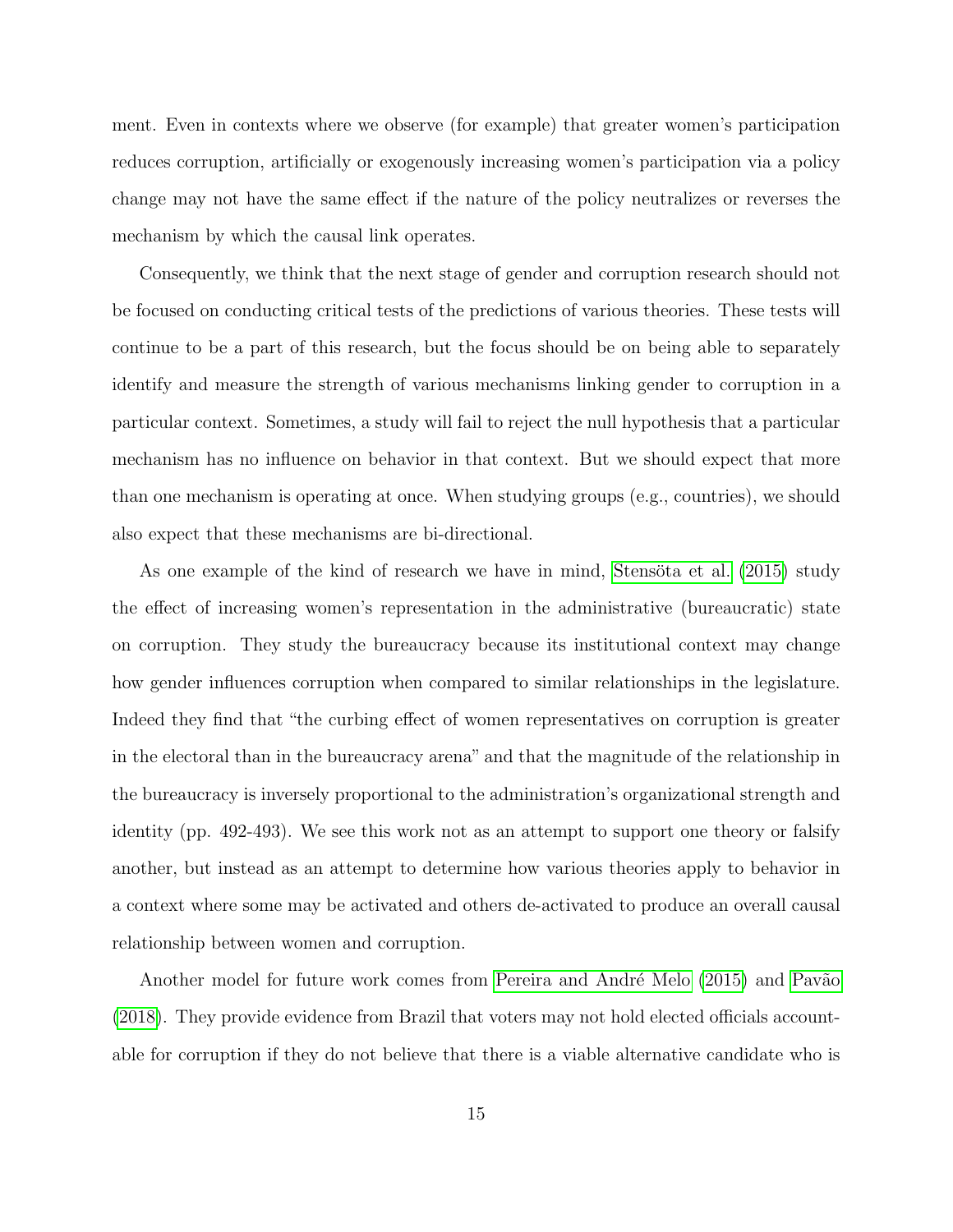genuinely anti-corruption<sup>[7](#page-0-0)</sup> or if they believe that they benefit from their representative's ability to bring public spending to their area. Thus, even if disproportionate voter punishment of corrupt female politicians can explain why women are less involved in corruption than men, we would not expect this pressure to operate in environments with pervasive corruption or when women are able to direct disproportionate spending to their constituents.

These papers approach their research questions from the perspective of determining which explanations work in a particular context and why (or why not). They are trying to isolate individual mechanisms and figure out what makes them stronger or weaker in a given context. Eventually, that kind of evidence should enable us to develop and test an overarching theory linking these mechanisms together. That is why we believe this sort of work will be the most impactful during the next phase of the gender and corruption research program.

 ${}^{7}$ Klašnja et al. [\(2016\)](#page-19-13) comes to a similar conclusion based on their study of Slovakians.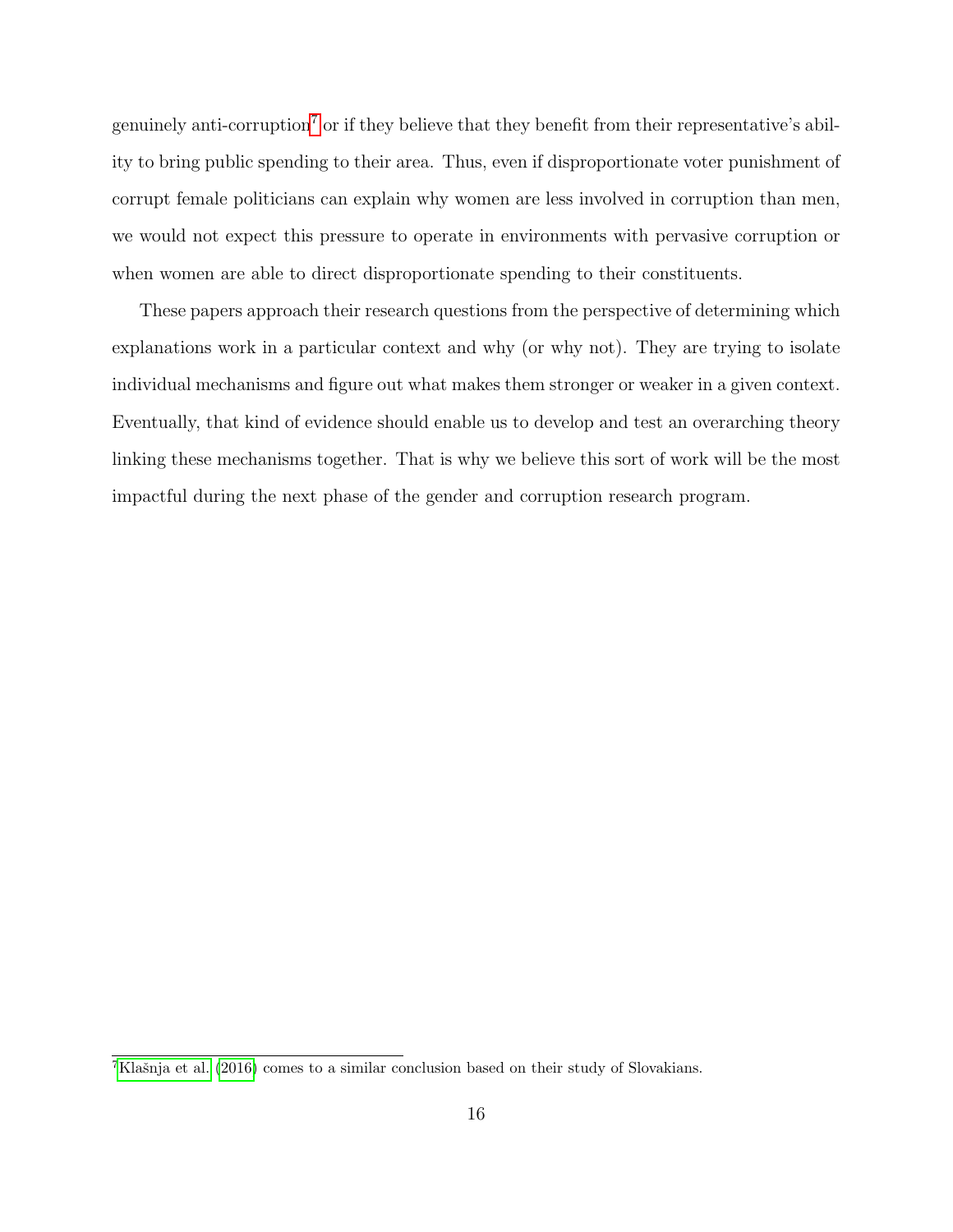# References

- <span id="page-17-12"></span>Afridi, F., Iversen, V., and Sharan, M. R. (2017). Women political leaders, corruption, and learning: Evidence from a large public program in india. Economic Development and Cultural Change, 66(1):1–30.
- <span id="page-17-2"></span>Alatas, V., Cameron, L., Chaudhuri, A., Erkal, N., and Gangadharan, L. (2009). Gender, culture, and corruption: Insights from an experimental analysis. Southern Economic Journal, 75(3):663–680.
- <span id="page-17-5"></span>Alhassan-Alolo, N. (2007). Gender and corruption: Testing the new consensus. Public Administration and Development, 237:227–237.
- <span id="page-17-0"></span>Angrist, J. D. and Krueger, A. B. (1999). Empirical strategies in labor economics. In Handbook of Labor Economics, volume 3, pages 1277–1366. Elsevier.
- <span id="page-17-4"></span>Armantier, O. and Boly, A. (2013). Comparing Corruption in the Laboratory and in the Field in Burkina Faso and in Canada. The Economic Journal, 123(573):1168–1187.
- <span id="page-17-8"></span>Barnes, T. D. and Beaulieu, E. (2019). Women politicians, institutions, and perceptions of corruption. Comparative Political Studies, 52(1):134–167.
- <span id="page-17-11"></span>Barnes, T. D., Beaulieu, E., and Saxton, G. W. (2018). Restoring trust in the police: Why female officers reduce suspicions of corruption. Governance, 31(1):143–161.
- <span id="page-17-9"></span>Batista Pereira, F. (2020). Do female politicians face stronger backlash for corruption allegations? evidence from survey-experiments in brazil and mexico. Political Behavior, (OnlineFirst):1–20. URL: <https://doi.org/10.1007/s11109-020-09602-9>.
- <span id="page-17-10"></span>Bauhr, M. and Charron, N. (2020). Will women executives reduce corruption? marginalization and network inclusion. Comparative Political Studies, (OnlineFirst):1–31. URL: <https://doi.org/10.1177/0010414020970218>.
- <span id="page-17-7"></span>Bauhr, M., Charron, N., and Wängnerud, L. (2018). Exclusion or interests? why females in elected office reduce petty and grand corruption. European Journal of Political Research, (OnlineFirst). URL: <https://doi.org/10.1111/1475-6765.12300>.
- <span id="page-17-3"></span>Beaman, L., Chattopadhyay, R., Duflo, E., Pande, R., and Topalova, P. (2009). Powerful Women: Does Exposure Reduce Bias? The Quarterly Journal of Economics, 124(4):1497– 1540.
- <span id="page-17-6"></span>Bjarnegård, E. (2013). Gender, Informal Institutions and Political Recruitment: Explaining Male Dominance in Parliamentary Representation. Palgrave Macmillan, Basingstoke, UK.
- <span id="page-17-1"></span>Blumstein, A., Cohen, J., Roth, J. A., and Visher, C. A., editors (1986). Criminal Careers and "Career Criminals", volume 1. National Academies Press.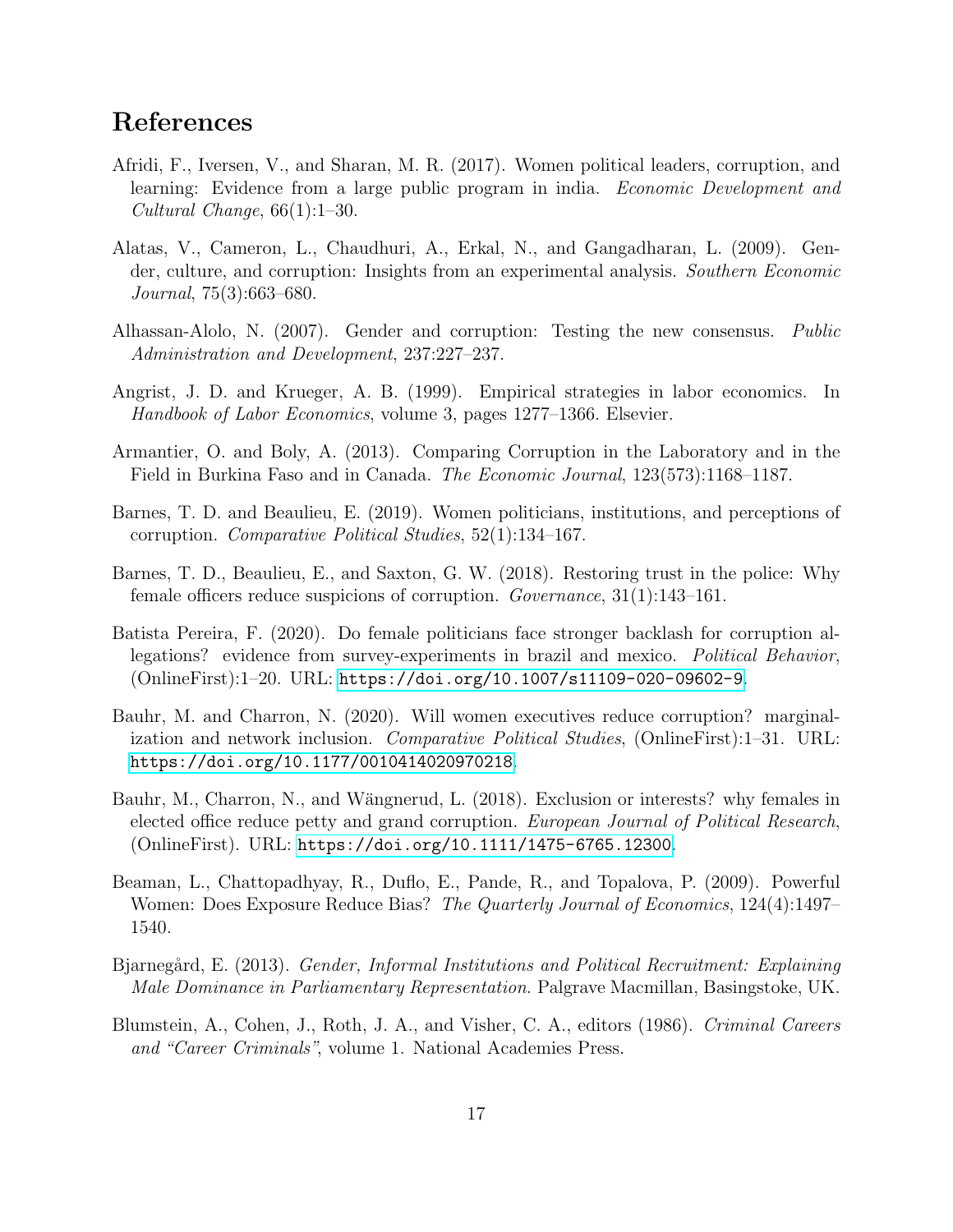- <span id="page-18-9"></span>Boehm, F. (2015). Are men and women equally corrupt? U4 Brief.
- <span id="page-18-11"></span>Brollo, F. and Troiano, U. (2016). What happens when a woman wins an election? evidence from close races in brazil. Journal of Development Economics, 122:28 – 45.
- <span id="page-18-3"></span>Clarke, H. D., Stewart, M. C., Ault, M., and Elliott, E. (2005). Men, women and the dynamics of presidential approval. British Journal of Political Science, 35(1):31–51.
- <span id="page-18-5"></span>Coppedge, M., Gerring, J., Knutsen, C., Lindberg, S. I., Teorell, J., Altman, D., Bernhard, M., Cornell, A., Fish, M., Gastaldi, L., Gjerløw, H., Glynn, A., Hicken, A., Lührmann, A., Maerz, S. F., Marquardt, K. L., McMann, K., Mechkova, V., Paxton, P., Pemstein, D., von Römer, J., Seim, B., Sigman, R., Skaaning, S., Staton, J., Sundtröm, A., Tzelgov, E., Uberti, L., Wang, Y., Wig, T., and Ziblatt, D. (2021a). V-Dem Codebook v11.1. Varieties of Democracy (V-Dem) Project. URL: [https://www.v-dem.net/en/data/data/](https://www.v-dem.net/en/data/data/v-dem-dataset-v111/) [v-dem-dataset-v111/](https://www.v-dem.net/en/data/data/v-dem-dataset-v111/).
- <span id="page-18-4"></span>Coppedge, M., Gerring, J., Knutsen, C. H., Lindberg, S. I., Teorell, J., Alizada, N., Altman, D., Bernhard, M., Cornell, A., Fish, M. S., et al. (2021b). V-Dem Dataset v11.1. Varieties of Democracy (V-Dem) Project. URL: [https://www.v-dem.net/en/data/data/](https://www.v-dem.net/en/data/data/v-dem-dataset-v111/) [v-dem-dataset-v111/](https://www.v-dem.net/en/data/data/v-dem-dataset-v111/).
- <span id="page-18-8"></span>Debski, J., Jetter, M., Mösle, S., and Stadelmann, D. (2018). Gender and corruption: The neglected role of culture. European Journal of Political Economy, 55:526–537.
- <span id="page-18-0"></span>Dollar, D., Fisman, R., and Gatti, R. (2001). Are women really the 'fairer' sex? Corruption and women in government. Journal of Economic Behavior  $\mathcal C$  Organization, 46(4):423–429.
- <span id="page-18-2"></span>Eagly, A. H. and Crowley, M. (1986). Gender and helping behavior: A meta-analytic review of the social psychological literature. Psychological bulletin, 100(3):283.
- <span id="page-18-1"></span>Eckel, C. C. and Grossman, P. J. (2008). Men, Women, and Risk Aversion: Experimental Evidence. In Plott, C. and Smith, V., editors, *Handbook of Experimental Economic Results*, volume 1, pages 1061–1073. Elsevier, New York.
- <span id="page-18-10"></span>Eggers, A. C., Vivyan, N., and Wagner, M. (2018). Corruption, accountability, and gender: Do female politicians face higher standards in public life? *Journal of Politics*, 80(1):321– 326.
- <span id="page-18-6"></span>Esarey, J. and Chirillo, G. (2013). 'Fairer Sex' or Purity Myth? Corruption, Gender, and Institutional Context. Politics and Gender, 9(4):390–413.
- <span id="page-18-7"></span>Esarey, J. and Schwindt-Bayer, L. (2018). Women's Representation, Accountability, and Corruption in Democracies. British Journal of Political Science, 48(3):659–690. URL: <https://doi.org/10.1017/S0007123416000478>.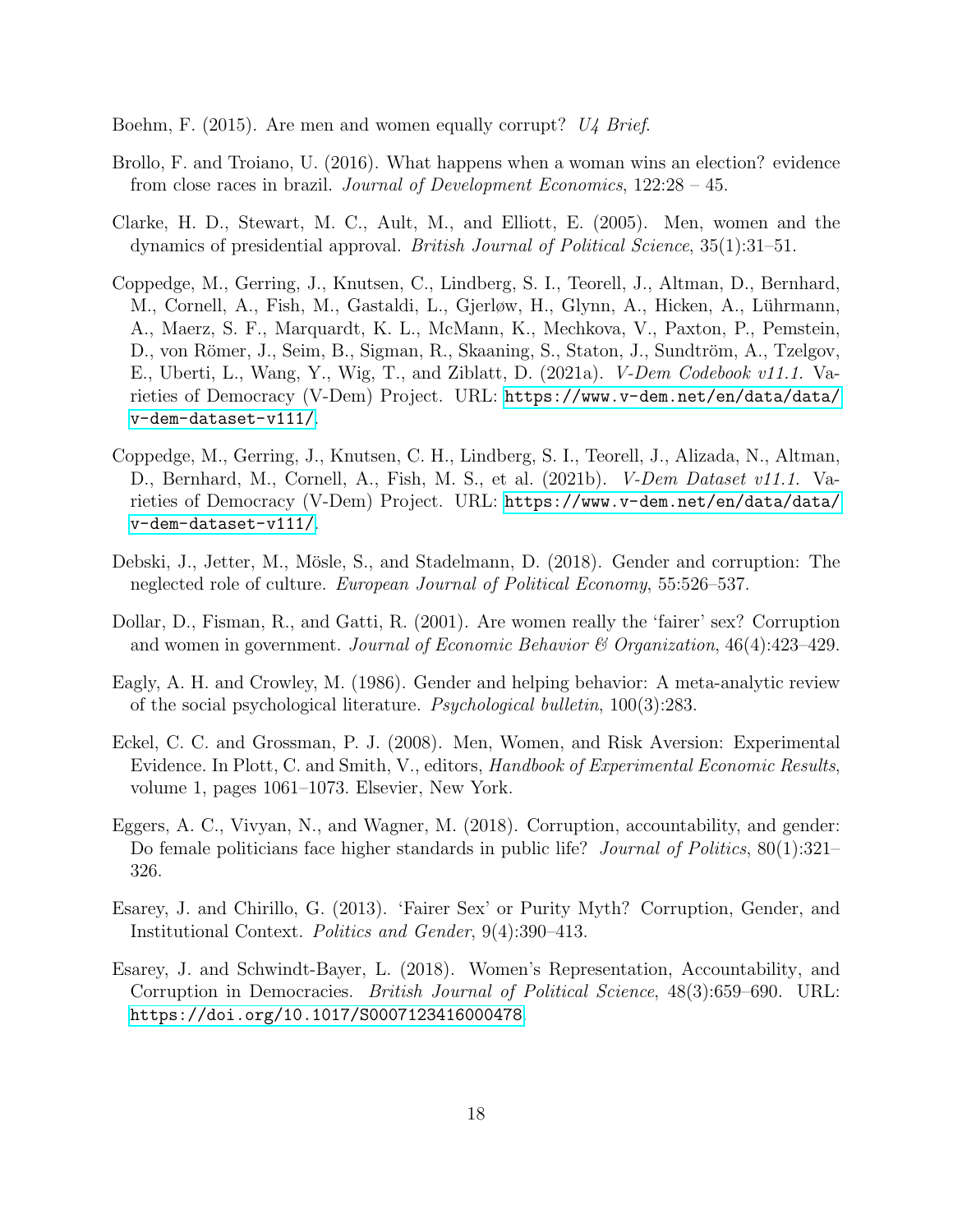- <span id="page-19-10"></span>Esarey, J. and Schwindt-Bayer, L. (2019). Estimating causal relationships between women's representation in government and corruption. Comparative Political Studies, 52(11):1713– 1741. URL: <https://doi.org/10.1177/0010414019830744>.
- <span id="page-19-8"></span>Goetz, A. M. (2007). Political Cleaners: Women as the New Anti-Corruption. Development and Change, 38(1):87–105.
- <span id="page-19-2"></span>Gottfredson, M. R. and Hirschi, T. (1990). A general theory of crime. Stanford University Press.
- <span id="page-19-1"></span>Hoffman, E., McCabe, K., Shachat, K., and Smith, V. (1994). Preferences, property rights, and anonymity in bargaining games. Games and Economic Behavior, 7(3):346–380.
- <span id="page-19-12"></span>Incerti, T. (2020). Corruption information and vote share: A meta-analysis and lessons for experimental design. American Political Science Review, 114(3):761–774.
- <span id="page-19-0"></span>Inglehart, R., Haerpfer, C., Moreno, A., Welzel, C., Kizilova, K., Diez-Medrano, J., Lagos, M., Norris, P., Ponarin, E., Puranen, B., and et al., editors (2020). World Values Survey: All Rounds — Country-Pooled Datafile. JD Systems Institute and WVSA Secretariat. URL: <http://www.worldvaluessurvey.org/WVSDocumentationWVL.jsp>.
- <span id="page-19-9"></span>Jha, C. K. and Sarangi, S. (2018). Women and corruption: What positions must they hold to make a difference? Journal of Economic Behavior  $\mathscr$  Organization, 151:219 – 233.
- <span id="page-19-7"></span>Jianakoplos, N. A. and Bernasek, A. (1998). Are Women More Risk Averse? Economic Inquiry, 36(4):620–630.
- <span id="page-19-3"></span>Kam, C. D. (2009). Gender and economic voting, revisited. Electoral Studies, 28(4):615–624. Special issue on The American Voter Revisited.
- <span id="page-19-6"></span>Karim, S. (2011). Madame Officer. Americas Quarterly, 5(3). URL: [http://www.](http://www.americasquarterly.org/node/2802/) [americasquarterly.org/node/2802/](http://www.americasquarterly.org/node/2802/) accessed July 20, 2012.
- <span id="page-19-13"></span>Klašnja, M., Tucker, J. A., and Deegan-Krause, K. (2016). Pocketbook vs. sociotropic corruption voting. British Journal of Political Science, 46(1):67–94.
- <span id="page-19-11"></span>Luborsky, L., Singer, B., and Luborsky, L. (1975). Comparative Studies of Psychotherapies: Is It True That "Everyone Has Won and All Must Have Prizes"? Archives of General Psychiatry,  $32(8):995-1008$ . DOI: [https://doi.org/10.1001/archpsyc.1975.](https://doi.org/10.1001/archpsyc.1975.01760260059004) [01760260059004](https://doi.org/10.1001/archpsyc.1975.01760260059004).
- <span id="page-19-5"></span>McDermott, J. (1999). International: Women Police Ride In on a Ticket of Honesty. The Daily Telegraph. July 31, 1999.
- <span id="page-19-4"></span>Moore, M. (1999). Mexico City's Stop Sign to Bribery; To Halt Corruption, Women Traffic Cops Replace Men. The Washington Post. July 31, 1999. URL: [http://www.highbeam.](http://www.highbeam.com/doc/1P2-605613.html) [com/doc/1P2-605613.html](http://www.highbeam.com/doc/1P2-605613.html).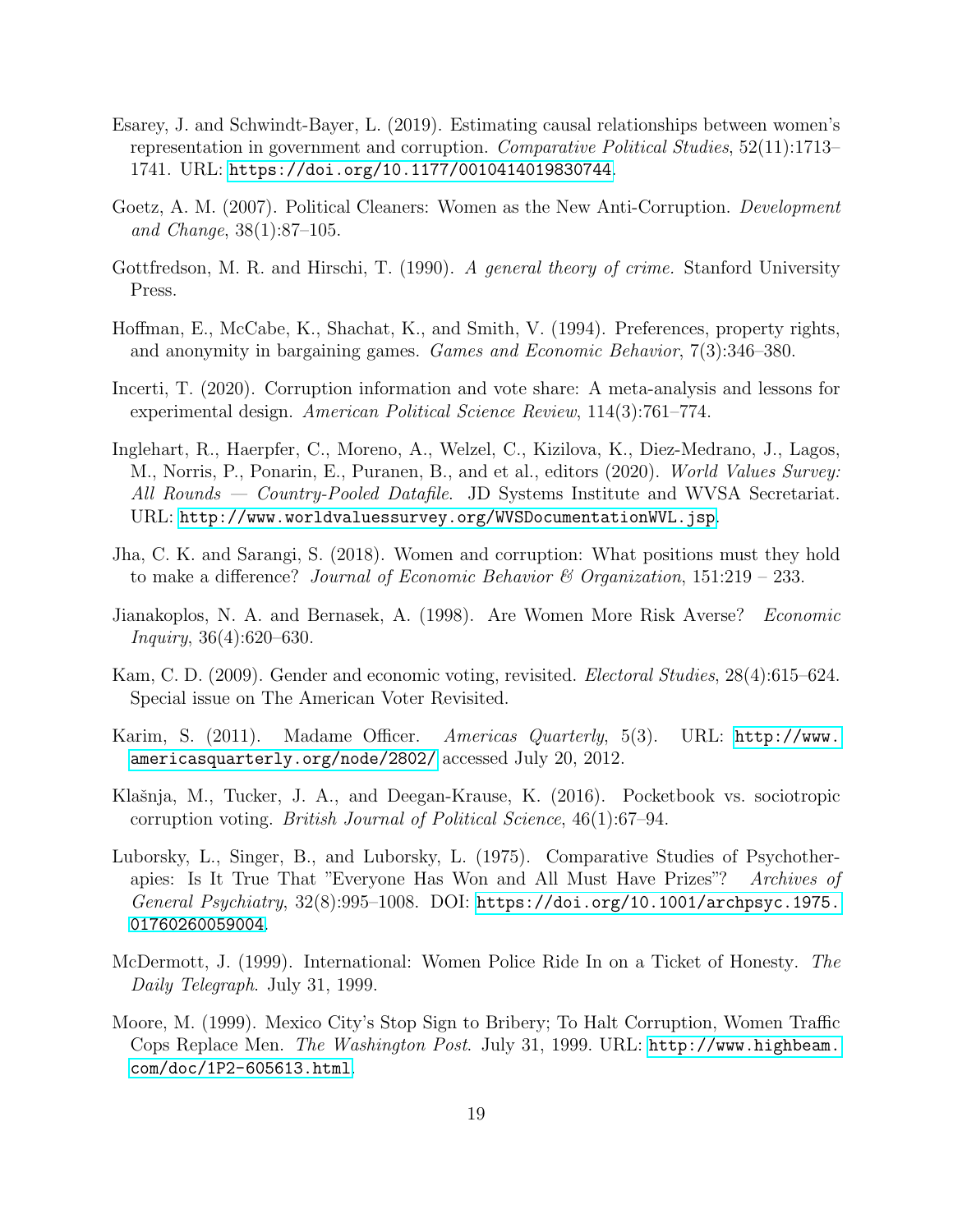- <span id="page-20-13"></span>Pavão, N. (2018). Corruption as the only option: The limits to electoral accountability. The Journal of Politics, 80(3):996–1010.
- <span id="page-20-9"></span>Paweenawat, S. W. (2018). The gender-corruption nexus in asia. Asian-Pacific Economic Literature, 32(1):18-28. URL: <https://doi.org/10.1111/apel.12214>.
- <span id="page-20-12"></span>Pereira, C. and André Melo, M. (2015). Reelecting corrupt incumbents in exchange for public goods: Rouba mas faz in brazil. Latin American Research Review, 50(4):88–115.
- <span id="page-20-4"></span>Rivas, M. F. (2013). An Experiment on Corruption and Gender. Bulletin of Economic Research, 65(1):10-42. URL: [http://onlinelibrary.wiley.com/doi/10.1111/](http://onlinelibrary.wiley.com/doi/10.1111/j.1467-8586.2012.00450.x/abstract) [j.1467-8586.2012.00450.x/abstract](http://onlinelibrary.wiley.com/doi/10.1111/j.1467-8586.2012.00450.x/abstract).
- <span id="page-20-3"></span>Schulze, G. G. and Frank, B. (2003). Deterrence versus intrinsic motivation: Experimental evidence on the determinants of corruptibility. Economics of Governance, 4:143–160.
- <span id="page-20-10"></span>Schwindt-Bayer, L. A., Esarey, J., and Schumacher, E. (2018). Gender and citizen responses to corruption among politicians The us and brazil. In Stensöta, H. and Wängnerud, L., editors, Gender and Corruption, chapter 4, pages 59–82. Palgrave Macmillan, Cham, Switzerland.
- <span id="page-20-5"></span>Schwindt-Bayer, L. A. and Tavits, M. (2016). Clarity of Responsibility, Accountability and Corruption. Cambridge University Press, New York.
- <span id="page-20-11"></span>Stensöta, H., Wängnerud, L., and Svensson, R. (2015). Gender and corruption: The mediating power of institutional logics. Governance, 28(4):475–496.
- <span id="page-20-7"></span>Stockemer, D. (2011). Women's Parliamentary Representation in Africa: The Impact of Democracy and Corruption on the Number of Female Deputies in National Parliaments. Political Studies, 59(3):693–712.
- <span id="page-20-6"></span>Stockemer, D. and Sundström, A. (2019). Corruption and women in cabinets: Informal barriers to recruitment in the executive. Governance, 32(1):83–102.
- <span id="page-20-8"></span>Sundström, A. and Wängnerud, L. (2016). Corruption as an obstacle to women's political representation: Evidence from local councils in 18 European countries. Party Politics, 22(3):364–369.
- <span id="page-20-2"></span>Sung, H.-E. (2003). Fairer sex or fairer system? Gender and corruption revisited. Social Forces, 82:703–723.
- <span id="page-20-1"></span>Swamy, A., Knack, S., Lee, Y., and Azfar, O. (2001). Gender and corruption. *Journal of* Development Economics, 64(1):25–55.
- <span id="page-20-0"></span>Transparency International (2019). Corruption perceptions index overview. Online. URL: <https://bit.ly/2Zyd9DC> accessed 6/20/2019.